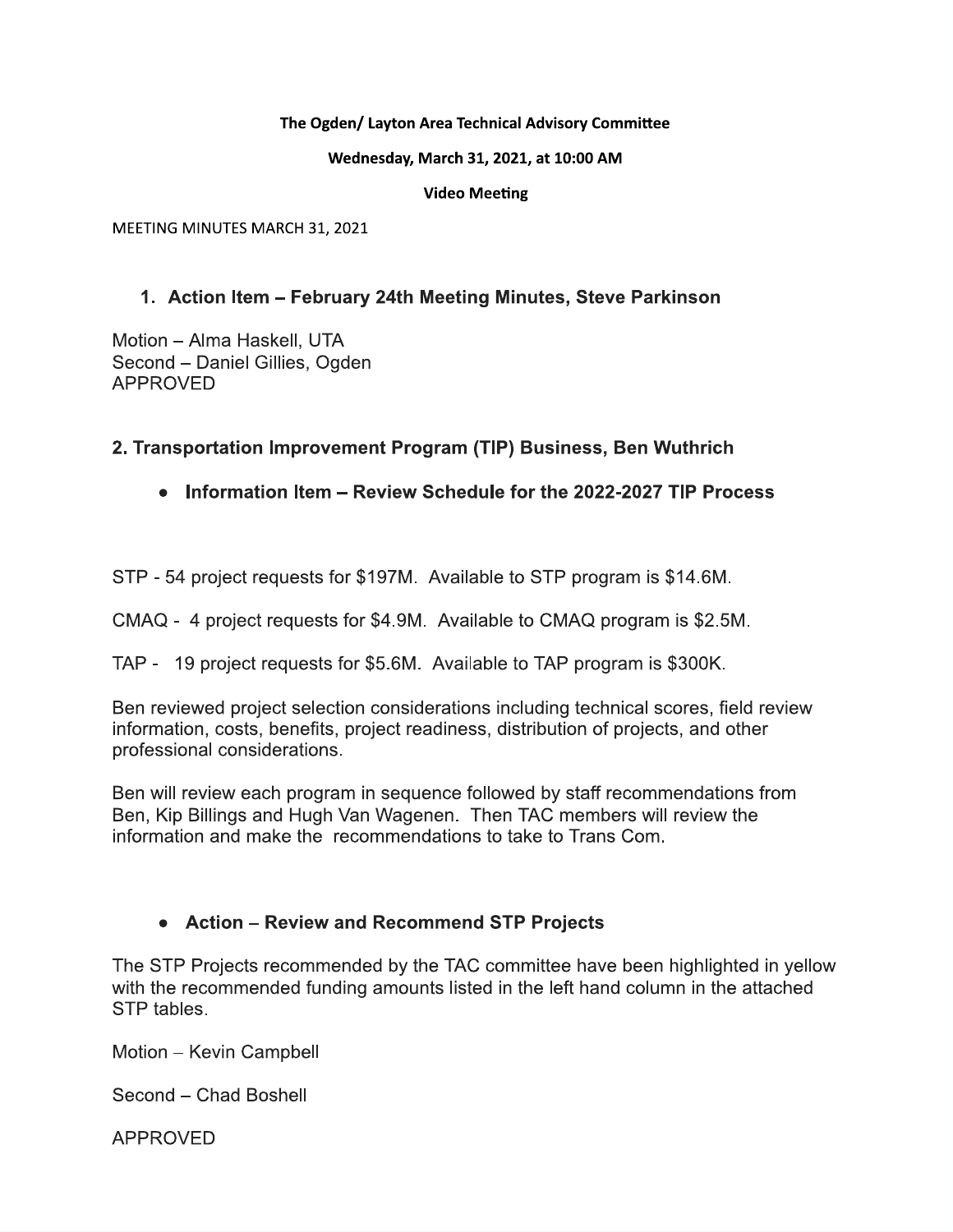## • Action – Review and Recommend CMAQ Projects

The CMAQ projects recommended by the TAC committee have been highlighted in yellow with the recommended funding amounts listed in the left hand column in the attached CMAQ tables.

Motion - Brett Slater, UDOT

Second - Daniel Gillies, Ogden

**APPROVED** 

## • Action – Review and Recommend TAP Projects

The TAP projects recommended by the TAC committee have been highlighted in yellow with the recommended funding amounts listed in the left hand column in the attached TAP tables.

Motion - Alma Haskell, UTA

Second - Paul Ottoson, North Salt Lake

**APPROVED** 

## 3. Other Business, Steve Parkinson

Next meeting  $-$  May 26, 2021.

Recommendations will be presented to each of the County COGs for information and reviewed and approved by Trans Com and COG before being presented to the WFRC Council for final approval.

#### **Meeting Participants**

Also in attendance, Liz Felix from Layton City and Ashley Tolman. The Farmington City representative was Chad Boshell.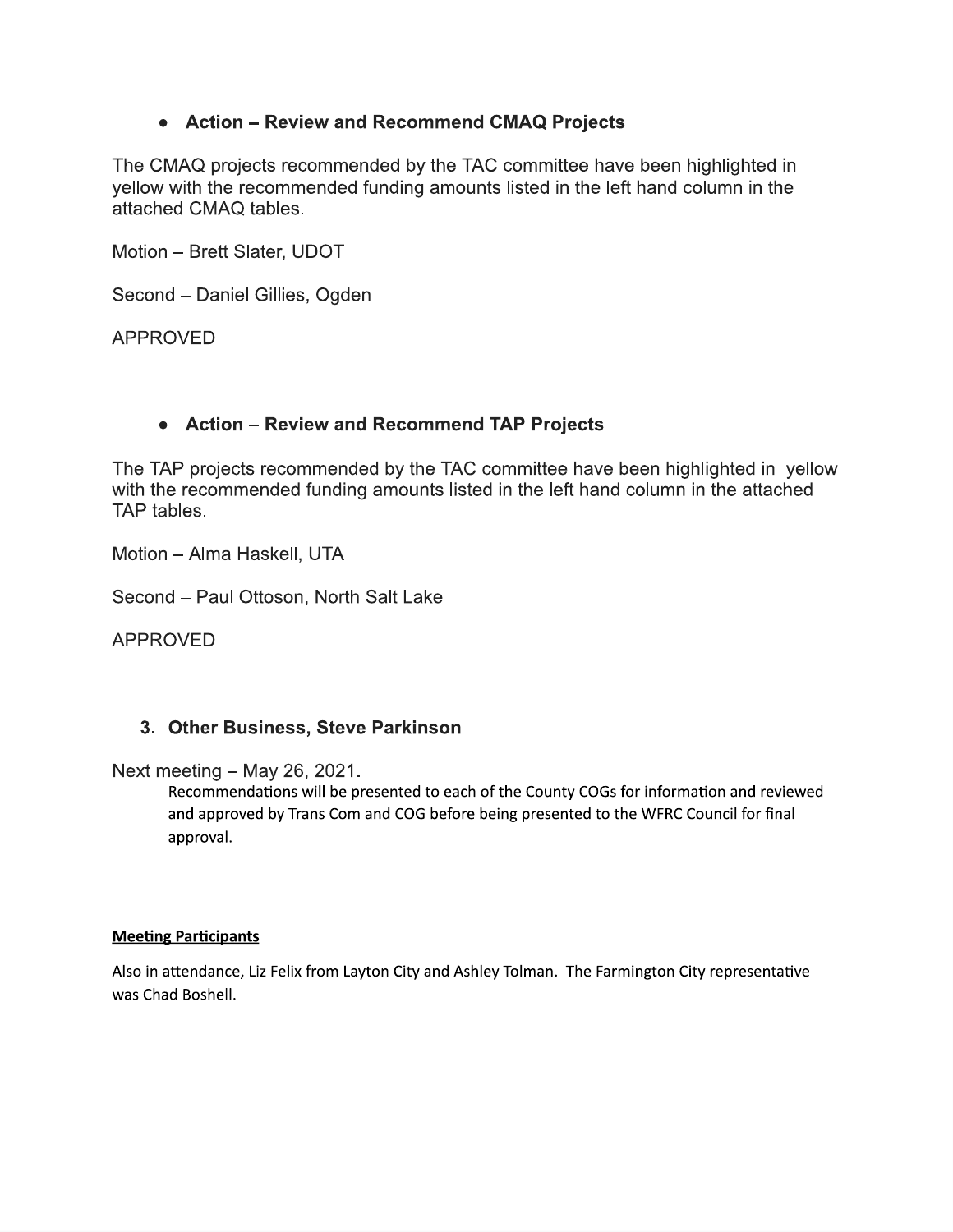|                  | Participants (33)                 |                                                       |
|------------------|-----------------------------------|-------------------------------------------------------|
|                  | Q Find a participant              |                                                       |
| KB               | Kip Billings, WFRC (Me)           | ⊕ ⊙।                                                  |
|                  | Rosie Hernandez (Host)            | ∦ ≮                                                   |
| SP <sup>1</sup>  | <b>Steve Parkinson</b>            | $\overset{\circ}{\mathbb{P}}$ $\overset{\circ}{\Box}$ |
| <b>AH</b>        | Alma Haskell                      | ∦ ા                                                   |
| 25               | Ariana Farber                     | ∦ ಯ                                                   |
|                  | DW Dave Williams and Bryce Wilcox | ∦ ⊄                                                   |
| <b>D&amp;</b>    | David & Patty                     | ∦ ⊄                                                   |
| sc               | Sam Christiansen                  | ∦ ⊡                                                   |
| $f_{\text{out}}$ | Alex Beim - UTA                   | ∦ ⊡                                                   |
| <b>BD</b>        | <b>Boyd Davis</b>                 | ⊯ ⊄                                                   |
|                  | <b>Braden Felix</b>               | ⊯ ⊄                                                   |
| <b>BS</b>        | <b>Brett Slater</b>               | ∦ ⊄                                                   |
| <b>BS</b>        | <b>Brooke Stewart</b>             | ∦ ⊄                                                   |
| CP               | Cody Pedersen                     | ∦ ⊄                                                   |
| DS               | Dana Shuler                       | ∦ ⊄                                                   |
| DI               | Daniel's iPad                     | $\mathscr{L} \subset \mathbb{R}$                      |
| D                | DanielGil                         | ¥                                                     |
| E.               | eldenbingham                      |                                                       |
|                  | <b>Farmington City</b>            | ⊯ ≇                                                   |
| HV               | Hugh Van Wagenen                  | ∦ ⊡∖                                                  |
| JO               | Jeff Oyler                        | ∦ ⊡∖                                                  |
|                  |                                   |                                                       |
|                  | Invite<br>Mute Me                 |                                                       |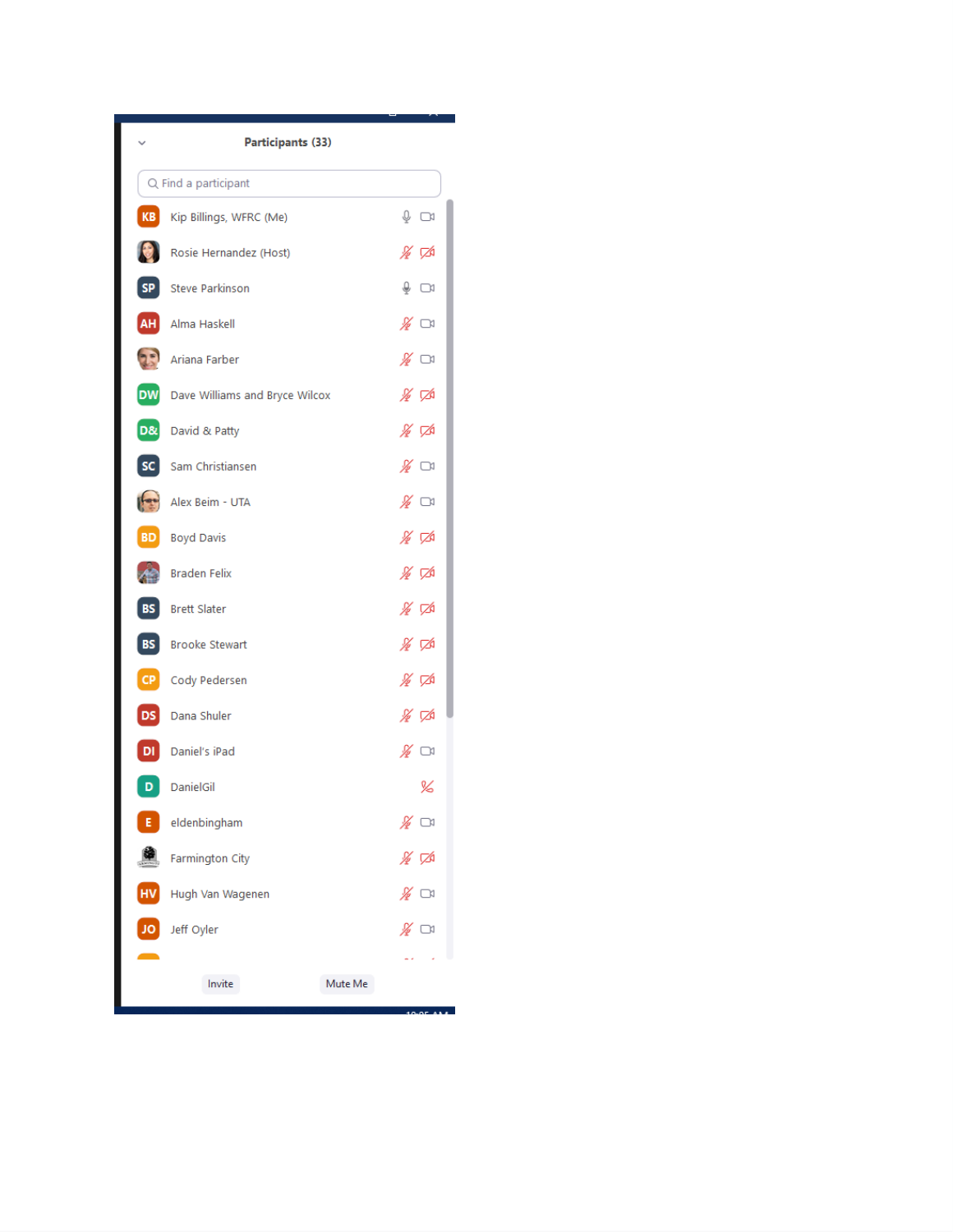|           | Participants (33)      |                                  |
|-----------|------------------------|----------------------------------|
|           | Q Find a participant   |                                  |
|           | <b>Braden Felix</b>    | ∦ ⊄                              |
| BS        | <b>Brett Slater</b>    | ∦ ⊄                              |
| <b>BS</b> | <b>Brooke Stewart</b>  | ⊯ ⊄                              |
| <b>CP</b> | Cody Pedersen          | ∦ ⊄                              |
| DS        | Dana Shuler            | ∦ ⊄                              |
| DI        | Daniel's iPad          | ∦ ⊡                              |
| Е.        | eldenbingham           | $\mathscr{L} \subset \mathbb{R}$ |
|           | Farmington City        | ⊯ ⊄                              |
| HV        | Hugh Van Wagenen       | $\mathscr{L} \ \ \Box$           |
| JQ        | Jeff Oyler             | ∦ ⊡                              |
| KC        | Kevin Campbell         | ∦ ⊄                              |
|           | Kyle Laws              | ∦ ⊄                              |
|           | Marcia White           | ⊯ ⊄                              |
|           | Miranda Jones Cox      | ∦ ⊄                              |
| PQ        | Paul Ottoson           | ∦ ⊄                              |
|           | Perry City - Bob       | ∦∽ ⊄                             |
| <b>SH</b> | <b>Samuel Heiner</b>   | ⊯ ⊄                              |
| SP        | <b>Steve Parkinson</b> | ∦ ⊡ง                             |
| TΥ        | Tracy Young - UTA      | ∦ ⊄                              |
|           | <b>Tyler Pugsley</b>   | ↓ ∅                              |
|           | Josh Belnap            | ⊯ ⊄                              |
|           | Invite<br>Mute Me      |                                  |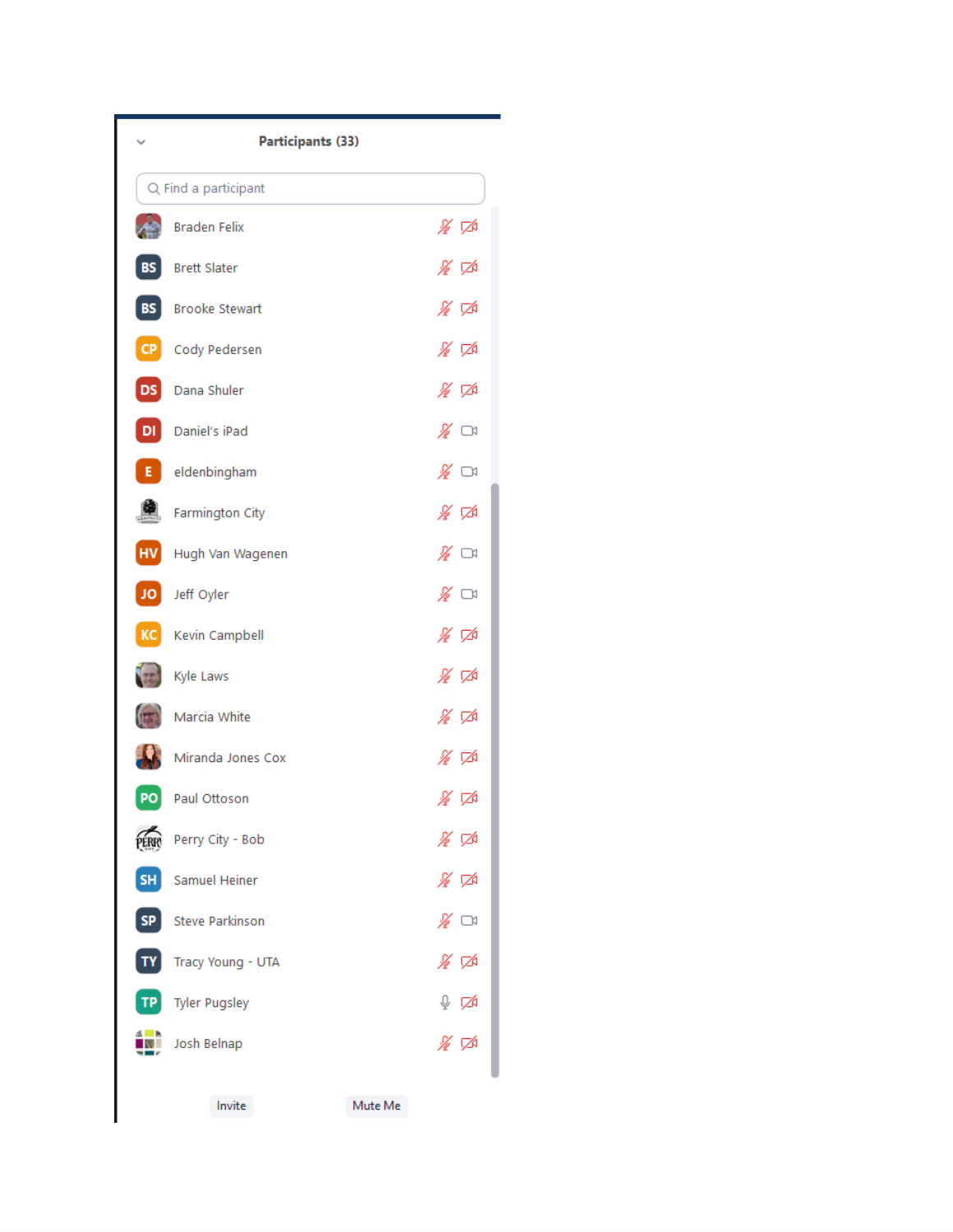| Recommended Funding | isi                     | š                                  | <b>UDOT Region</b><br>County | City                 | Agency                      | <b>Funding Type</b>      | roject                                                                                                                         | From                                | ۴                                                                            | Project Improvement    | <b>Type of Project</b>    | Class<br>Func               | Project Length | <b>Description</b>                                                                                                                                                                                                                                                                                                                                                                                                            | Estimated Project<br>Cost<br>2025         | al Funds Requ                              | <b>Local Funds</b>                           | Projects Submitted<br>Sponsor Priority | to Opportuni                                                                                       | Facility Condit<br>anagement Pra            | 8<br>nefit |                   |                    |      | <b>Traffic Valu</b>                               | le Daily<br>Existing Ave |                                                                                      | Existing Volume |    | Weighted                       |
|---------------------|-------------------------|------------------------------------|------------------------------|----------------------|-----------------------------|--------------------------|--------------------------------------------------------------------------------------------------------------------------------|-------------------------------------|------------------------------------------------------------------------------|------------------------|---------------------------|-----------------------------|----------------|-------------------------------------------------------------------------------------------------------------------------------------------------------------------------------------------------------------------------------------------------------------------------------------------------------------------------------------------------------------------------------------------------------------------------------|-------------------------------------------|--------------------------------------------|----------------------------------------------|----------------------------------------|----------------------------------------------------------------------------------------------------|---------------------------------------------|------------|-------------------|--------------------|------|---------------------------------------------------|--------------------------|--------------------------------------------------------------------------------------|-----------------|----|--------------------------------|
|                     |                         | Ogden \ Layton Urban Area          |                              |                      |                             |                          |                                                                                                                                |                                     |                                                                              |                        |                           |                             |                |                                                                                                                                                                                                                                                                                                                                                                                                                               |                                           |                                            |                                              |                                        |                                                                                                    |                                             |            |                   |                    |      |                                                   |                          |                                                                                      |                 |    |                                |
|                     |                         | $0$ STP                            | Webe<br>$\blacksquare$       | Various              | UDOT TOC                    | $\overline{\text{SP}}$   | <b>Traffic Signal</b><br><b>Priority/Preemption for</b><br>Transit, Freight,<br><b>Emergency Veh. and</b><br><b>Snow Plows</b> | $\mathbf{g}$                        |                                                                              | <b>ATMS</b>            | Operations                | Principal Arterial          |                | This project will expand connected vehicle technology to additional key corridors in<br>the Ogden/Layton Metro Area. This technology has proven effective in optimizing<br>transit movement and snowplow operations on multiple corridors in Salt Lake and<br>Utah counties. This project will further expand benefits to freight movement.                                                                                   | $\frac{1}{2}$<br>$\leftrightarrow$        | 624,641<br>$\leftrightarrow$               | 45,359<br>$\bullet$                          | $\vert 0 \vert$                        | 4.67                                                                                               |                                             | $15.00$    | $18.67$           | $\vert$ 0.00       | 3.81 | 5.00                                              | 5.00                     | 6.00                                                                                 | 1.00            | 54 | 56.14                          |
|                     | $\overline{2}$          | STP                                | Davis<br>$\blacksquare$      | West Point           | West Point City             | $\overline{\mathbf{SP}}$ | 300 N                                                                                                                          | 3000                                | 4000 W                                                                       |                        | Reconstruct               | Collector                   |                | Widen to a three lane section and install curb, gutter and sidewalk. Provide turn lanes<br>at all intersections.                                                                                                                                                                                                                                                                                                              | 3,907,8<br>$\leftrightarrow$              | 2,643,242<br>$\theta$                      | 1,264,558<br>$\theta$                        |                                        | $\begin{array}{ c c c c c c } \hline \textbf{1} & \textbf{1} & \textbf{3.33} \end{array}$          | 20.00                                       | 16.00      | 2.00              | $\vert 0.00 \vert$ | 4.29 | 3.00                                              | 5.00                     | $\begin{array}{ c c c c c } \hline \text{ } & \text{7.00} \\\hline \end{array}$      | 0.00            | 43 | $\overline{\phantom{0}}$ 55.62 |
|                     | $\overline{\mathbf{3}}$ | $\frac{1}{\sqrt{15}}$              | Weber<br>$\blacksquare$      | Ogden (Typical)      | <b>UDOT TOC</b>             | $\overline{\mathbf{S}}$  | <b>Dgen/Layton Metro Area</b><br><b>Signal Timing and</b><br><b>Optimization</b>                                               | Wall                                | erdale Rd. (MP $\begin{array}{ c } \hline 0.00) \hline \end{array}$<br>River | Intersections due      | Operations                | Principal Arterial          |                | The UDOT TMD is applying for CMAQ and STP funds for traffic signal operations.<br>These proposed traffic signal optimization projects would retime signalized<br>intersections across multi-jurisdictional boundaries. Optimizing traffic signal<br>operations reduce air pollution by reducing vehicle delay at signalized intersections.                                                                                    | $\frac{8}{2}$                             | 372,920<br>$\leftrightarrow$               | 27,080<br>$\leftrightarrow$                  |                                        | 4.00                                                                                               | 1.50                                        | 15.00      | $\mid 10.67 \mid$ | 10.00              |      | 4.00                                              | 5.00                     | 6.00                                                                                 | 1.00            |    | 54.5 55.02                     |
|                     | $\overline{4}$          | $STP_1T$                           | Weber                        | Marriott-Slaterville | Marriott-Slaterville        | STP                      | <b>1700 South Improvement</b><br><b>Project</b>                                                                                | 12th<br>$\frac{4}{3}$<br>85<br>1200 | Marriott-<br>Slaterville/Ogo<br>City Boundary I                              |                        | Reconstruct               | Collector                   |                | The purpose of the 1700 South Improvement project is to continue the widening done<br>by Ogden City along 1700 South. The project will provide curb and gutter and a<br>slightly wider roadway and eliminate the dangerous bend south of the train tracks                                                                                                                                                                     | 5,075,200                                 | 2,307,536<br>$\leftrightarrow$             | 2,767,665                                    |                                        | $\begin{array}{ c c c c c c } \hline \textbf{1} & \textbf{3.33} & \textbf{1} \ \hline \end{array}$ |                                             | 16.00      |                   | $\vert$ 0.00       | 5.24 | $\begin{array}{ c c }\n\hline\n2.00\n\end{array}$ | $\vert$ 5.00             | $\begin{array}{c c} \hline \text{7.00} \end{array}$                                  | 0.00            |    | 43.5 48.74                     |
|                     | $\overline{\mathbf{5}}$ | $\infty$<br>$\overline{\text{SP}}$ | Weber<br>$\blacksquare$      | Ogden                | ⊳ ≋<br>gden Cit<br>poration | $\overline{\mathbf{S}}$  | 20th Street<br><b>Reconstruction Phase 2</b>                                                                                   | Quincy                              | Blvd<br>E/o Harrisc                                                          | <b>S</b><br>Reconstruc | $\mathbf{t}$<br>Reconstru | $\frac{1}{2}$<br>Minor Arte | 0.47           | 20th Street has been on the RTP for nearly 2 decades. Structurally, the pavement is<br>distressed and is rated as poor. Severe cross-slopes, deep gutters and antiquated storm<br>drain inlets are out of standard and are liabilities. 20th is a "gateway road" into<br>Ogden, an improved roadway would reflect well on the City.                                                                                           | $\epsilon$<br>5,300,<br>$\leftrightarrow$ | $\epsilon$<br>2,000,0<br>$\leftrightarrow$ | $\mathbf{R}$<br>3,300,0<br>$\leftrightarrow$ | 3<br>$\mathbf{1}$                      |                                                                                                    |                                             | 16.00      | 6.00              | 0.00               | 5.24 | $\begin{array}{ c c }\n\hline\n2.00\n\end{array}$ | 5.00                     |                                                                                      | 0.00            |    | 46.5 46.40                     |
| ,536,702            | $6\phantom{a}$          | $0$ STP_12                         | Davis<br>$\rightarrow$       | North Salt Lake      | 'North Salt<br>Lake         | $\overline{\mathbf{SP}}$ | <b>Main Street Widening</b><br>and Reconstruction                                                                              | Pacific                             | 1001 North                                                                   | Widening               | Reconstruct               | Collector                   | $\frac{36}{1}$ | The pavement condition on Main Street is very poor. The rail crossing is unsafe<br>because the tracks are at an oblique angle, so the road needs to be widened to improve<br>safety. Nearby commercial growth and a developing Town Center require that<br>pedestrian and cyclist facilities be constructed.                                                                                                                  | 3,604,000<br>$\leftrightarrow$            | 2,536,702<br>$\leftrightarrow$             | 1,067,298<br>$\leftrightarrow$               | $3-1$<br>$\mathbf{1}$                  | 4.67                                                                                               | 10.00                                       | 12.00      |                   | $\vert$ 0.00       | 4.29 | 2.00                                              | 5.00                     | $\begin{array}{ c c c c c } \hline \text{7.00} & & \text{7.00} \\\hline \end{array}$ | 1.00            |    | $41$ 43.62                     |
|                     | $\overline{\mathbf{z}}$ | ${\bf STP\_19}$<br>⊝               | Weber                        | $_{\rm Ogden}$       | Ogden City<br>Corporation   | STP                      | 2nd Street<br>Reconstruction                                                                                                   | Blvd<br>E/o Washingt                | $\mathop{\mathrm{roe}}\nolimits\mathop{\mathrm{Blvd}}$<br>E/o Mon            | Reco                   | Reconstruct               | Collector                   | 0.83           | Average Daily Traffic (ADT) has increased on 2nd Street since the intersection of 2nd<br>Street/Harrison Blvd in 2017. Structurally, the pavement is distressed and is rated as<br>poor. Severe cross-slopes, deep gutters and antiquated storm drain inlets are out of<br>standard and are liabilities. Missing sidewalk, insufficient space for bike lanes and<br>small queues at signalized intersections are also issues. | $\leftrightarrow$                         | 4,873,691<br>$\leftrightarrow$             | 584,800<br>₩                                 | 3 <sup>1</sup><br>$\overline{2}$       | 4.00                                                                                               | $\begin{array}{ c c }\n\hline\n\end{array}$ | 12.00      | 5.33              | 0.00               | 4.76 | 2.00                                              | 5.00                     |                                                                                      | 1.00            |    | 44.5 43.60                     |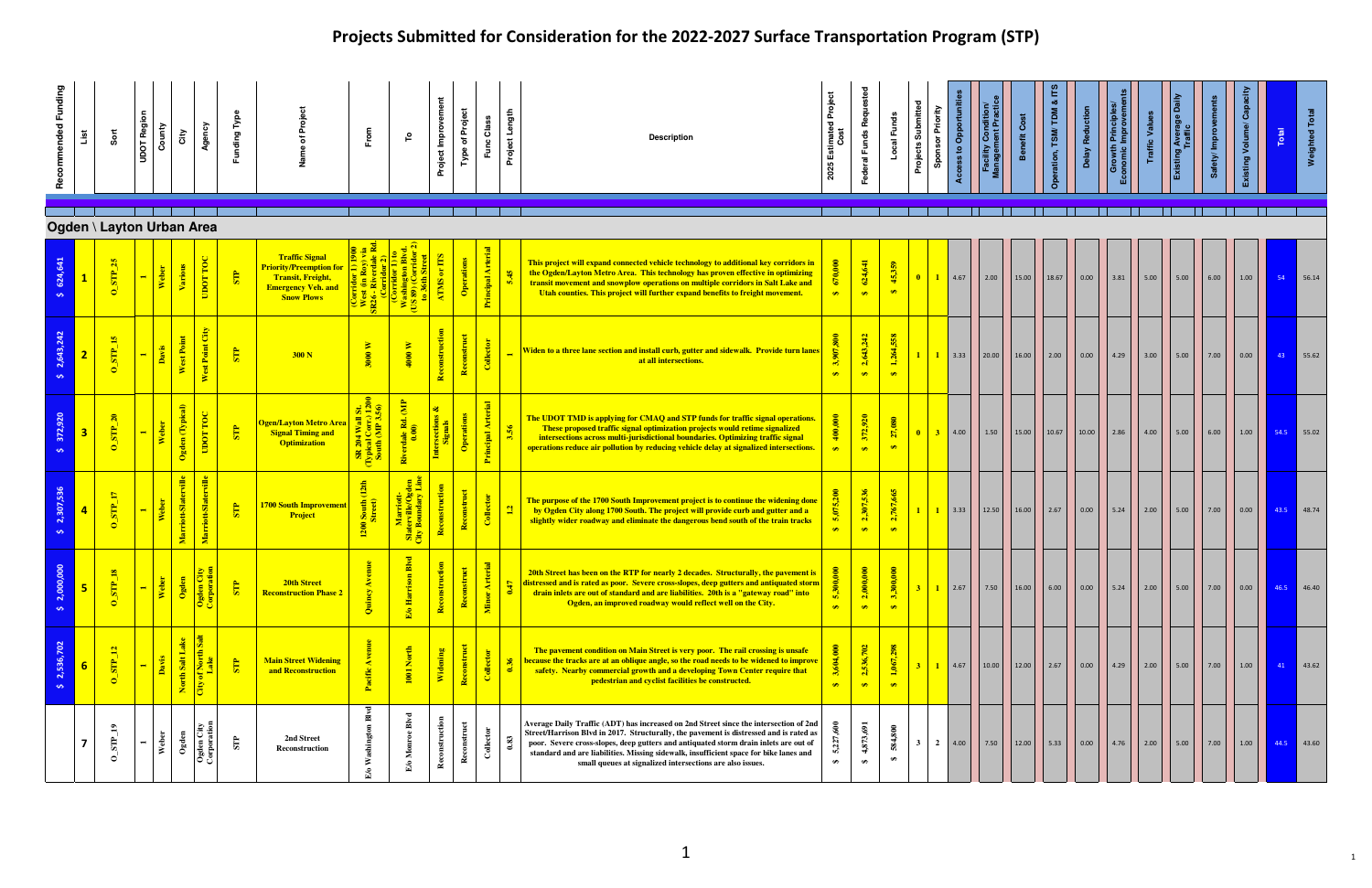| Recommended Funding | ist                     | Sort                       | <b>UDOT Region</b><br>County      |            | Agency<br>City                                                      | Funding Type             | of Projec                                                        | From                                | ۴                                                 | Project Improvement               | <b>Type of Project</b> | Func Class                | Project Length | <b>Description</b>                                                                                                                                                                                                                                                                                                                                                                                                                                                                                                                                                                                                                                     | Estimated Project<br>Cost<br>2025 | Reque<br>Federal Funds         | Local Funds                    | Projects Submitted<br>Sponsor Priority | <b>Access to Opportunit</b> | <b>Facility Condition/</b><br>Management Practic | Benefit Cost | ation, TSM/TDM       | <b>Delay Reducti</b> | Growth Princip<br>onomic Improv | <b>Traffic Valu</b> | <b>Ilische</b><br>Existing Averag<br>Traffic               | <u>ng</u>                                                  | ්<br>Existing Volume/ | Total           | Weighted <sup>-</sup>                    |
|---------------------|-------------------------|----------------------------|-----------------------------------|------------|---------------------------------------------------------------------|--------------------------|------------------------------------------------------------------|-------------------------------------|---------------------------------------------------|-----------------------------------|------------------------|---------------------------|----------------|--------------------------------------------------------------------------------------------------------------------------------------------------------------------------------------------------------------------------------------------------------------------------------------------------------------------------------------------------------------------------------------------------------------------------------------------------------------------------------------------------------------------------------------------------------------------------------------------------------------------------------------------------------|-----------------------------------|--------------------------------|--------------------------------|----------------------------------------|-----------------------------|--------------------------------------------------|--------------|----------------------|----------------------|---------------------------------|---------------------|------------------------------------------------------------|------------------------------------------------------------|-----------------------|-----------------|------------------------------------------|
| 1,697,710           | $\overline{\mathbf{8}}$ | $0$ STP                    | Davis<br>$\blacksquare$           |            | Centerville City<br>Centerville                                     | STP                      | 400 East - Pages Lane to<br><b>Porter Lane</b>                   |                                     | Porter Lane                                       | Reconstructi                      | Reconstruct            | Collector                 |                | 400 East in Centerville City from Pages Lane to Porter Lane is a major collector. The<br>City plans to use 400 East as a designated bike way. 400 East is classified as a Federal<br>Aid Eligible collector and an integral corridor of the City Transportation Plan. The<br>roadway needs to be reconstructed in order to safely distribute traffic along the<br>corridor.                                                                                                                                                                                                                                                                            | 2,425,300<br>$\bigoplus$          | 1,697,710<br>$\bullet$         | 727,590<br>$\leftrightarrow$   | $\vert 2 \vert$<br>$\mathbf{1}$        | 4.67                        | 10.00                                            | 16.00        | 0.00                 | 0.00                 | 4.76                            | 3.00                | $\vert$ 5.00                                               | $\begin{array}{ c c } \hline 5.00 \\ \hline \end{array}$   | 0.00                  | 39              | $\begin{array}{ c c } 43.43 \end{array}$ |
|                     | 9                       | <b>STP</b>                 | Davis<br>$\blacksquare$           |            | Kaysville City<br>Kaysville City                                    | $\overline{\mathbf{SP}}$ | <b>Mutton Hollow</b>                                             | $\frac{1}{2}$<br>Main               | <b>Fairfield Road</b>                             | od,<br>Intersections &<br>Signals | Operations             | Collector                 | 691            | Kaysville City plans to reduce traffic congestion and increase safety and mobility for<br>pedestrians and bicyclists by installing traffic signals at the intersections of Main<br>St./Mutton Hollow and Fairfield/Mutton Hollow. These intersections are on critical<br>transportation corridors to residents, businesses and schools.                                                                                                                                                                                                                                                                                                                | 5,050,<br>$\leftrightarrow$       | 2,000,000<br>$\leftrightarrow$ | 2,050,400<br>$\leftrightarrow$ |                                        | 2.00                        | 4.00                                             | 12.00        | 6.67                 | $\vert$ 0.00         | 9.52                            | 2.00                | 5.00                                                       | $\vert$ 5.00                                               | 1.00                  | 42              | $\parallel$ 42.19                        |
|                     | 10                      | ${\bf STP\_16}$<br>$\circ$ | Davis<br>$\overline{\phantom{a}}$ |            | Woods Cross<br>Woods Cros                                           | STP                      | <b>1100 West</b>                                                 | 2185 South                          | North (2600 S)<br>$100$                           | Widening                          | Reconstruct            | Collector                 | 0.436          | The project widens 1100 West from 2600 S to 2185 S. Curb, Gutter, sidewalks will be<br>added for increased pedestrian safety and mobility. The street will be reconstructed,<br>and center turn lanes will be added at intersections.                                                                                                                                                                                                                                                                                                                                                                                                                  | 3,434,700<br>$\bullet$            | 3,202,171<br>$\leftrightarrow$ | 232,529<br>₩                   | $\mathbf{1}$                           | 2.00                        | 15.00                                            | 12.00        | $\vert$ 2.00 $\vert$ | $\vert 0.00 \vert$   | $\vert$ 4.76 $\vert$            | $\vert$ 1.00        | $\vert$ 5.00                                               | $\begin{array}{ c c } \hline 5.00 \\ \hline \end{array}$   | 0.00                  | 34              | $\vert$ 41.76                            |
|                     | 11                      | $\mathbf{STP\_8}$          | Davis<br>$\overline{\phantom{a}}$ |            | Clinton City<br>Clinton                                             | ${\bf S}{\bf P}$         | 1300 North: 1000 W to<br>1500 W                                  | $1000~\rm{W}$                       | $1500\ \rm{W}$                                    | Widening                          | Reconstruct            | Collector                 | 0.7            | This project will widen 1300 N between 1000 W to 1500 W and will connect onto a<br>CMAQ funded project at the intersection of 1500 West. Curb, Gutter, sidewalks will<br>be added for increased pedestrian safety and mobility. The street will be<br>reconstructed, and center turn lanes will be added at intersections.                                                                                                                                                                                                                                                                                                                             | 3,212,400<br>$\clubsuit$          | 2,994,921<br>$\leftrightarrow$ | 217,479<br>$\leftrightarrow$   | $\mathbf{1}$<br>$\mathbf{1}$           | 2.00                        | 12.50                                            | 12.00        |                      | $\vert$ 0.00         | 4.76                            | 2.00                | $\vert$ 5.00                                               | $\begin{array}{ c c } \hline 5.00 \\ \hline \end{array}$   | 0.00                  |                 | 36.5 41.60                               |
|                     | 12                      | SIP<br>$\circ$             | Weber<br>$\blacksquare$           |            | West Haven<br>West Haven                                            | STP                      | 1800/2100 South<br><b>Connector</b>                              | 1900<br>uth a<br>West<br>නි<br>2100 | 2550<br>uth and<br>West<br>නි<br>$\overline{180}$ | Other STP                         | Capacity               | ${\bf Co1} \label{eq:1}$  | 0.59           | Provide a better connection between the east/west corridors in Western Weber County<br>and I-15. West Haven proposes to construct a connection between 1800 South and 2100<br>South. This connection will provide access from 1800 South all the way to I-15 by<br>transitioning 1800 South into 2100 South between 2700 West and 1900 West.<br>Currently 1800 South connects to 1900 West through a misaligned intersection. South<br>of 1200 South, none of the east/west roadways connect directly to I-15 without first<br>turning onto 1900 West or Midland Dr. This road would improve regional<br>transportation by adding a direct connection. | $\bullet$                         | 2,500,000<br>$\leftrightarrow$ | 359,094<br>$\leftrightarrow$   | 2<br>$\mathbf{1}$                      | 7.00                        |                                                  | 9.00         | $\vert$ 0.00 $\vert$ | $\vert$ 0.00 $\vert$ | 13.00 2.00                      |                     | $\begin{array}{ c c c } \hline 5.00 \\ \hline \end{array}$ |                                                            | $\vert$ 0.00 $\vert$  |                 | 41.5 41.50                               |
|                     | 13                      | $0$ _STP_                  | Weber<br>$\overline{\phantom{0}}$ | West Haven | UDOT - Region                                                       | $\overline{\mathbf{S}}$  | <b>Dual Left Turn Lanes on</b><br><b>Midland Drive at SR-126</b> | MP 12.75                            | MP 13.03                                          | ಯಿ<br>Intersections<br>Signals    | Operations             | Principal Arterial        | 0.34           | This project is to help improve traffic operations for NB traffic on SR-108 (Midland<br>Drive) to turn left onto SR-126 (1900 West).                                                                                                                                                                                                                                                                                                                                                                                                                                                                                                                   | 3,564,000<br>$\Theta$             | 3,322,717<br>$\clubsuit$       | 241,283<br>$\clubsuit$         | 3 <sup>1</sup><br>$\mathbf{1}$         | 2.67                        | 3.00                                             | 12.00        | 4.00                 | 2.00                 | 5.71                            | 4.00                | 5.00                                                       | 5.00                                                       | 2.00                  | 41              | $\vert$ 40.38                            |
|                     | 14                      | $\bullet$<br>$0$ _STP_     | Davis                             |            | $\operatorname{City}$<br>Farmington<br><b>Farmington</b>            | ${\bf STP}$              | SR - 106 (200 East)<br>Improvements                              | Glovers La                          | $\mathbb{E}$<br>ਵ                                 | Widening                          | Reconstruct            | <b>Arterial</b><br>Minor  | 0.88           | The proposed project is intended to improve drainage and add pedestrian facilities to<br>the section of SR-106 (200 East Street) between Glovers Lane and Lund Lane on the<br>east side of the road. The project includes acquiring right of way, storm drain, curb<br>and gutter, sidewalk, retaining walls, and pavement widening.                                                                                                                                                                                                                                                                                                                   | 2,406,900<br>$\clubsuit$          | 2,225,307<br>$\bigoplus$       | $161,\!593$<br>₩               | $\overline{2}$<br>$\overline{2}$       | 0.00                        | 10.00                                            | 16.00        | 3.33                 | 0.00                 | 5.24                            | 1.00                | 5.00                                                       | $\begin{array}{ c c c } \hline 3.00 \\ \hline \end{array}$ | 0.00                  | 34 <sup>°</sup> | 38.57                                    |
|                     | 15                      | $\frac{2}{6}$<br>$0$ _STP  | Weber                             |            | Various in Weber<br>and Davis Counties<br>Utah Transit<br>Authority | $S_{\rm TP}$             | <b>UTA Bus Stops - Routes</b><br>640 and 645 Plus                | $\bullet$                           | $\bullet$                                         | <b>Transit Capital</b>            | Transit                | <b>Arterial</b><br>Minor. | 0.25           | UTA's Master Wayfinding and Bus Stop Improvement Plan will make the system<br>more recognizable and improve many stops which are still out of ADA compliance.<br>This grant will facilitate implementation of the plan, upgrading more bus stops. The<br>focus for this request is on Monroe, 36th, and 2nd Streerts (Routes 640 and 645).                                                                                                                                                                                                                                                                                                             | 508,500<br>$\leftrightarrow$      | 474,075<br>$\leftrightarrow$   | 34,425<br>₩                    | 3 <sup>1</sup><br>$3^{\circ}$          | 9.00                        | 2.00                                             | 4.00         | 8.00                 | 0.00                 | 10.00                           | 0.00                | 5.00                                                       | 2.50                                                       | 1.00                  | 36              | $\vert$ 36.50                            |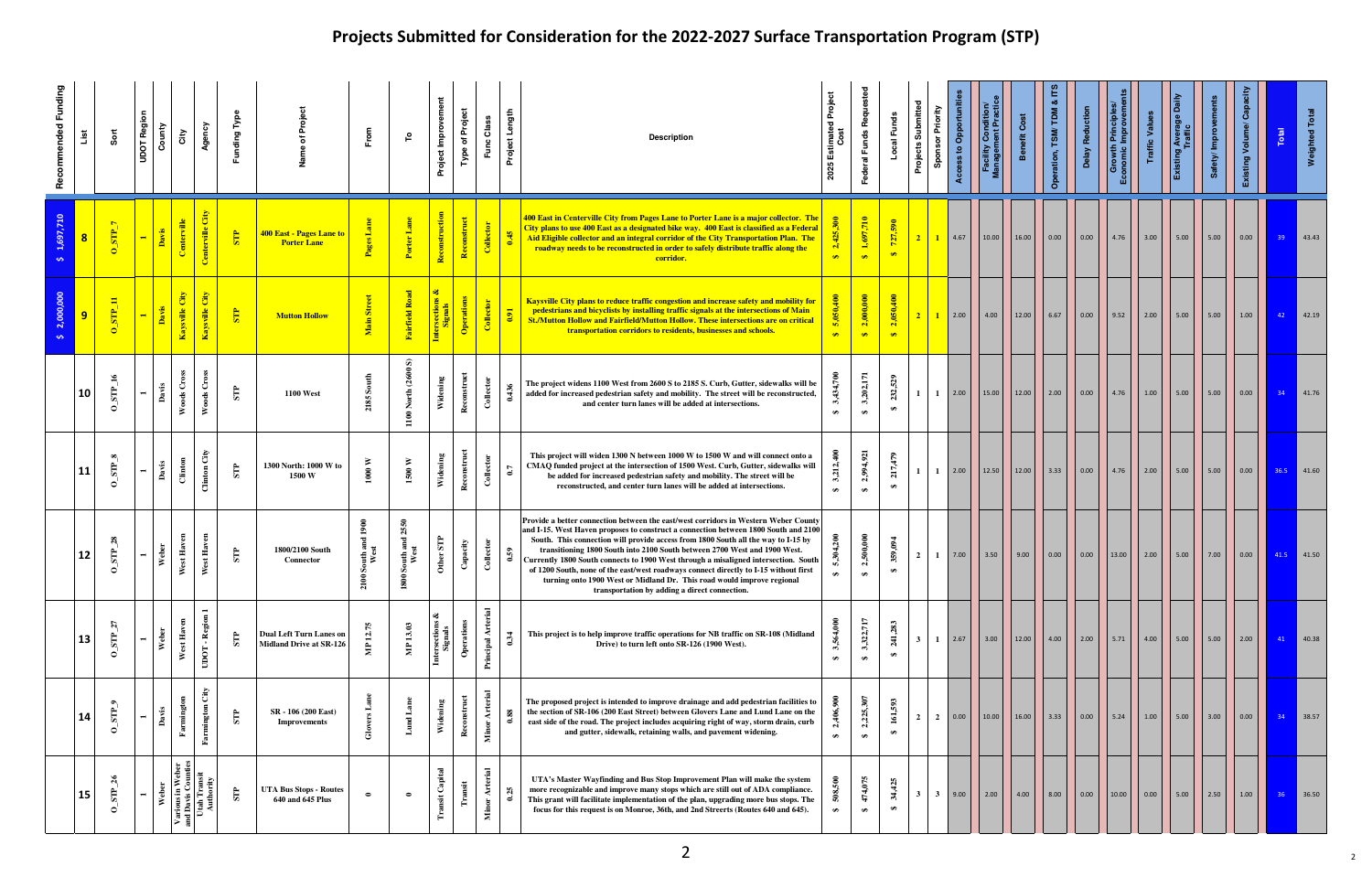| Recommended Funding | List      | Sort                                                | <b>UDOT Region</b> | County           | Agency<br>City                                                      | Funding Type            | Project<br>৳<br>Name                                                 | From                                      | ۴                 | Project Improvement       | <b>Type of Project</b> | Func Class            | Length<br>Project | <b>Description</b>                                                                                                                                                                                                                                                                                                                                                                  | <b>Estimated Project</b><br>Cost<br>2025 | Federal Funds Reque            | <b>Local Funds</b>              | <b>Projects Submitted</b><br><b>Sponsor Priority</b> | ccess to Opportunit | Facility Condition                          | Benefit Cost | ration, TSM/TDM    | Delay Reduction | Growth Princip                                    | <b>Traffic Valu</b>                               | erage Daily<br>Existing Ave | worduil/Ns   | င်္စ<br>Existing Volume/ | Total | <b>Weighted Total</b>                             |
|---------------------|-----------|-----------------------------------------------------|--------------------|------------------|---------------------------------------------------------------------|-------------------------|----------------------------------------------------------------------|-------------------------------------------|-------------------|---------------------------|------------------------|-----------------------|-------------------|-------------------------------------------------------------------------------------------------------------------------------------------------------------------------------------------------------------------------------------------------------------------------------------------------------------------------------------------------------------------------------------|------------------------------------------|--------------------------------|---------------------------------|------------------------------------------------------|---------------------|---------------------------------------------|--------------|--------------------|-----------------|---------------------------------------------------|---------------------------------------------------|-----------------------------|--------------|--------------------------|-------|---------------------------------------------------|
|                     | 16        | $\boldsymbol{z}$<br>$0$ _STP                        | $\blacksquare$     | Weber            | Unincorporated<br>Weber County<br>Weber County                      | STP                     | Widen 2550 South                                                     | 3500 West                                 | 5100 West         | ${\bf S}{\bf P}$<br>Other | Reconstruct            | Collector             |                   | Currently there is no continuous turning lane or shoulder. With the planned<br>reconfiguration of the interchange at 25th Street, this corridor will become a main<br>west to east collector of the west. By improving the shoulder and drainage, pedestrian<br>use will be safer.                                                                                                  | 0,000<br>₩                               | 1,500,000<br>$\bullet$         | 1,200,000<br>$\leftrightarrow$  | $\mathbf{3}$<br>1                                    | 0.67                | 5.00                                        | 16.00        | 0.00               | 0.00            | 3.33                                              | 2.00                                              | 5.00                        | 5.00         | 0.00                     | 28    | 32.00                                             |
|                     | 17        | $\mathbf{z}$<br>STP<br>$\circ$                      | $\blacksquare$     | Weber            | Unincorporated<br>Weber County<br>Weber Cou                         | STP                     | Widen 12th Street                                                    | est<br>⋗<br>10000                         | $7100$ West       | Other STP                 | $Chapter$              | Collector             | 3.48              | Currently there is no continuous turning lane or shoulder. This is the last phase of the<br>proposed widening from the end of the previous phase to Little Mountain. By<br>improving the shoulder and drainage, pedestrian use will be safer.                                                                                                                                       | 20,233,807<br>$\leftrightarrow$          | 9,833,807<br>$\leftrightarrow$ | 10,400,000<br>$\leftrightarrow$ | 3 <sup>1</sup><br>$3-1$                              | 3.00                | 3.50                                        | 6.00         | 0.00               | 0.00            | 12.00                                             | $\begin{array}{ c c }\n\hline\n2.00\n\end{array}$ | 5.00                        | 5.00         | 0.00                     |       | 31.5 31.50                                        |
| 750.000             | <b>18</b> | $SIP_113$                                           | $\blacksquare$     | Davis            | Utah Trans <mark>i</mark><br>Authority<br>Ith Davis C<br>to SLC     | <b>STP</b>              | <b>Davis Salt Lake</b><br><b>Connector Design - OL</b><br><b>UZA</b> | Davis County                              | Salt Lake City    | <b>Transit Capital</b>    | Transit                | $\mathbf{A}$          | 12.4              | The Davis-SLC Community Connector has been identified as a phase 1 project in the<br>regional transportation plan. It will provide an essential transit connection between<br>Davis and Salt Lake County, improving upon existing service. Environmental work is<br>currently underway. The requested funds will be used for final design.                                          | 4,700,000<br>$\leftrightarrow$           | 1,500,000<br>$\leftrightarrow$ | 108,924<br>$\leftrightarrow$    | $3-1$<br>$\mathbf{1}$                                | 4.00                | 1.50                                        | $12.00$      | 4.00               | $\vert$ 0.00    | 4.00                                              | 2.00                                              | $\vert 0.00 \vert$          | $\vert$ 1.50 | 1.00                     |       | $27.5$ 30.00                                      |
|                     | 19        | $\mathbf{a}$<br>$\mathbf{S}\mathbf{P}_-$<br>$\circ$ | $\blacksquare$     | Davis            | Utah<br>City<br>Farmington<br>Farmington                            | STP                     | <b>Business Park</b><br><b>RemoteTransit Hub</b><br>Design           | <b>Farmington Front</b><br>Runner Station | 800 North         | ${\bf Study}$             | Other                  | $\boldsymbol{\Sigma}$ | $\blacksquare$    | The center of Farmington's business park is located one mile from the Front Runner<br>Station with more than 1.2 million sf of planned office space and 2,600 high density<br>residential units entitled by the City. The project will design a remote transit hub from<br>the Front Runner Station to the business park to transport commuters from to their<br>offices and homes. | $\approx$<br>$\leftrightarrow$           | 131,175<br>$\leftrightarrow$   | 9,525<br>$\clubsuit$            | 2 <sup>1</sup><br>$\mathbf{1}$                       | 1.00                | 3.00                                        | 9.00         | 5.00               | 0.00            | 6.00                                              | 0.00                                              | 0.00                        | 3.00         | 1.00                     | 28    | $\begin{array}{ c c }\n\hline\n\end{array}$ 28.00 |
|                     | 20        | $S_{\rm T}$<br>$\circ$                              | $\blacksquare$     | <b>Box Elder</b> | Perry City<br>Corporation<br>$\mathrm{City}$<br>Perry               | ${\bf S}{\bf T}{\bf P}$ | 1200 West Roadway<br><b>Widening Phase 1</b>                         | S.<br>1600                                | <b>2250 South</b> | Widening                  | construct<br>Re        | Collector             | 0.521             | This project proposes to extend 1100 West from 1100 South intersection to Perry's<br>1200 West Corridor. This corridor is a critical connective element, will improve<br>north/south movement, help alleviate congestion on US-89, connects SR-315 in Willard<br>to SR-13 in north Brigham City, and joins Wasatch Front's trail systems.                                           | 5,116,100<br>$\leftrightarrow$           | 4,653,203<br>$\leftrightarrow$ | 462,897<br>$\leftrightarrow$    | $5-1$                                                | $2 \mid 2.67$       | $\begin{array}{ c c }\n\hline\n\end{array}$ | 8.00         | $\vert 0.67 \vert$ | $\vert$ 0.00    | $\begin{array}{ c c }\n\hline\n3.33\n\end{array}$ | $\begin{array}{ c c }\n\hline\n2.00\n\end{array}$ | 5.00                        | 3.00         |                          |       | $24.5$ 27.17                                      |
|                     | 21        | $\mathbf{a}$<br>STP<br>$\circ$                      | $\blacksquare$     | <b>Box Elder</b> | Perry City<br>Corporation<br>Perry City                             | STP                     | 1100 West Roadway<br><b>Connection to 1200 West</b>                  | 1100 South                                | $1600$ South      | New Construction          | Capacity               | Collector             | 0.389             | This project proposes to extend 1100 West from 1100 South intersection to Perry's<br>1200 West Corridor. This corridor is a critical connective element, will improve<br>north/south movement, help alleviate congestion on US-89, connects SR-315 in Willard<br>to SR-13 in north Brigham City, and joins Wasatch Front's trail systems.                                           | 6,878,900<br>$\clubsuit$                 | 6,296,661<br>$\clubsuit$       | 457,239<br>$\leftrightarrow$    | 6<br>1                                               | 5.00                | 1.00                                        | 3.00         | 1.00               | 0.00            | 11.00                                             | 3.00                                              | 5.00                        | 3.00         | 0.00                     | 27    | $\vert$ 27.00                                     |
|                     | 22        | STP<br>$\mathsf{C}$                                 | $\blacksquare$     | <b>Box Elder</b> | Perry City<br>Corporation<br>$\operatorname{City}$<br>${\rm Perry}$ | STP                     | 1200 West Roadway<br><b>Widening Phase 2</b>                         | 2250 South                                | South<br>2700     | Widening                  | Reconstr               | Collector             | 0.393             | This project proposes to widen the 1200 West corridor. This corridor is a critical<br>connective element, will improve north/south movement, help alleviate congestion on<br>US-89, connects SR-315 in Willard to SR-13 in north Brigham City, and joins Wasatch<br>Front's trail systems.                                                                                          | 2,894,500<br>$\leftrightarrow$           | 2,582,005<br>$\bigoplus$       | 187,495<br>$\bullet$            | $3^{\circ}$<br>6                                     | 2.00                | 7.50                                        | 8.00         | 0.67               | 0.00            | 3.33                                              | 2.00                                              | 5.00                        | 3.00         | 0.00                     |       | 23.5 26.50                                        |
|                     | 23        | $\bullet$<br>$0$ _STP_                              | $\blacksquare$     | <b>Box Elder</b> | Perry City<br>Corporation<br>Perry City                             | STP                     | 1200 West Roadway<br><b>Widening Phase 4</b>                         | $\frac{4}{3}$<br>3000 Son                 | South<br>3600     | Widening                  | Reconstruct            | Collector             | 0.753             | This project proposes to widen the 1200 West corridor. This corridor is a critical<br>connective element, will improve north/south movement, help alleviate congestion on<br>US-89, connects SR-315 in Willard to SR-13 in north Brigham City, and joins Wasatch<br>Front's trail systems.                                                                                          | 3,696,505<br>$\leftrightarrow$           | 3,334,371<br>$\leftrightarrow$ | 362,134<br>$\bullet$            | 5 <sup>5</sup><br>6                                  | 2.00                | 7.50                                        | 8.00         | 0.67               | 0.00            | 3.33                                              | 2.00                                              | 5.00                        | 3.00         | 0.00                     |       | 23.5 26.50                                        |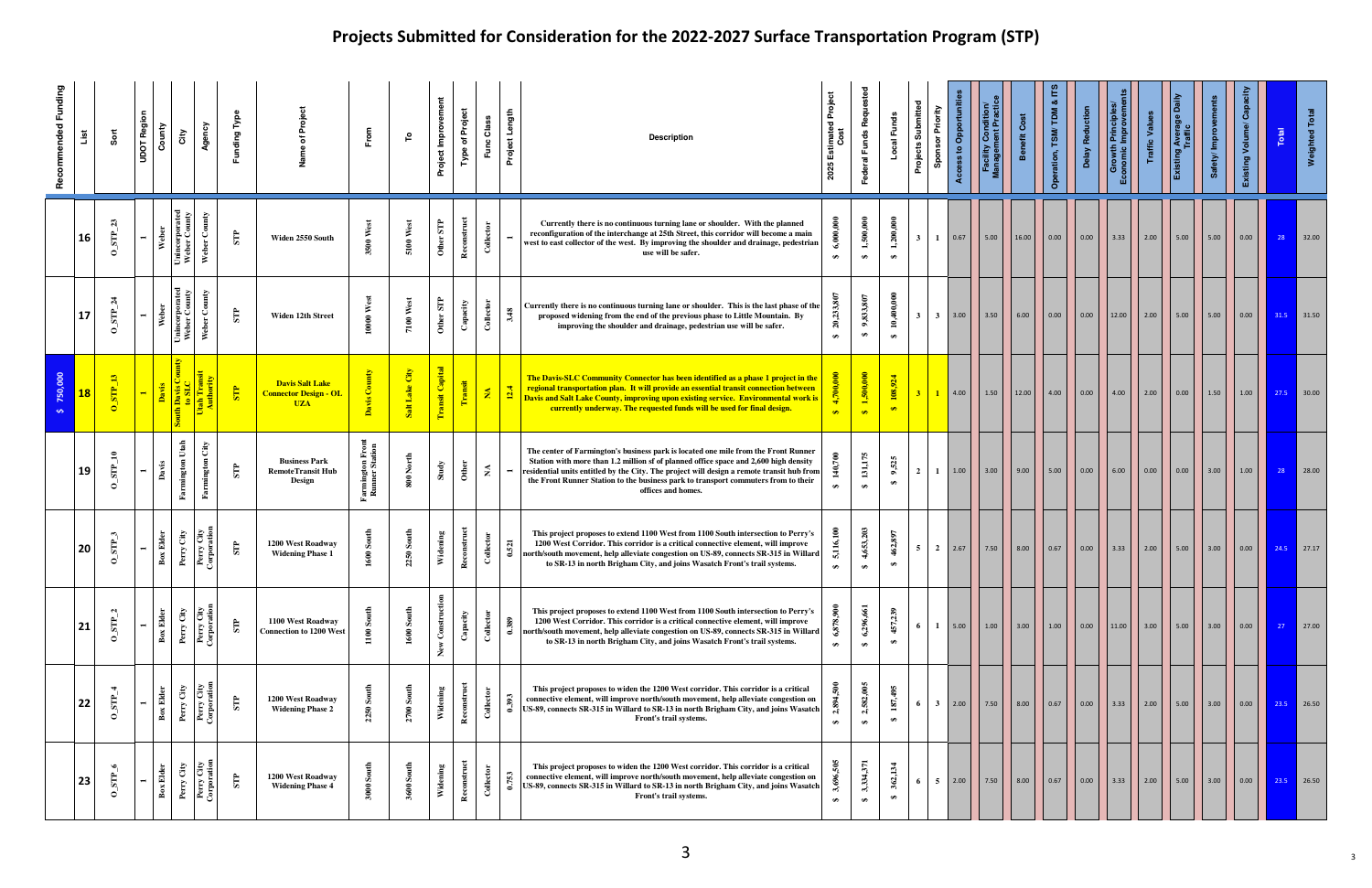| Recommended Funding | List | Sort                                    | <b>UDOT Region</b>       | County            | Agency<br>City                                                 | Funding Type           | Proje<br>Name                                                       | From                          | ۴                                        | Project Improvem             | <b>Type of Project</b>           | Class<br>Func                         | Project Length | <b>Description</b>                                                                                                                                                                                                                                                                                                                                                                                                                                                                                                                                                                                                                                                                                                                                                                                                                                                                                                        | 5 Estimated Project<br>Cost<br>2025 | Federal Funds Requested         | Local Funds                         | Submitted<br>Sponsor Priority<br><b>Projects</b> | ess to Opportunit | Facility Condition/<br>Aanagement Practic         | Benefit Cost | ration, TSM/TDM & IT: | Reduction<br>Delay | <b>Growth Principle</b><br>onomic Improven                 | <b>Traffic Value</b> | Existing Average Daily<br>Traffic | Improv<br>ety) | Existing Volume/ | Total        | Weighted Total                                                  |
|---------------------|------|-----------------------------------------|--------------------------|-------------------|----------------------------------------------------------------|------------------------|---------------------------------------------------------------------|-------------------------------|------------------------------------------|------------------------------|----------------------------------|---------------------------------------|----------------|---------------------------------------------------------------------------------------------------------------------------------------------------------------------------------------------------------------------------------------------------------------------------------------------------------------------------------------------------------------------------------------------------------------------------------------------------------------------------------------------------------------------------------------------------------------------------------------------------------------------------------------------------------------------------------------------------------------------------------------------------------------------------------------------------------------------------------------------------------------------------------------------------------------------------|-------------------------------------|---------------------------------|-------------------------------------|--------------------------------------------------|-------------------|---------------------------------------------------|--------------|-----------------------|--------------------|------------------------------------------------------------|----------------------|-----------------------------------|----------------|------------------|--------------|-----------------------------------------------------------------|
|                     | 24   | ΙО,<br>$0$ _STP_                        | $\blacksquare$           | <b>Box Elder</b>  | Perry City<br>Corporation<br>Perry City                        | STP                    | 1200 West Roadway<br><b>Widening Phase 3</b>                        |                               | 3000 Son                                 | Widening                     | Reconstruct                      | ${\bf Co1} \label{eq:2}$<br>0.459     |                | This project proposes to widen the 1200 West corridor. This corridor is a critical<br>connective element, will improve north/south movement, help alleviate congestion on<br>US-89, connects SR-315 in Willard to SR-13 in north Brigham City, and joins Wasatch<br>Front's trail systems.                                                                                                                                                                                                                                                                                                                                                                                                                                                                                                                                                                                                                                | ,276,200<br>$\bullet$               | 2,005,564<br>$\leftrightarrow$  | 145,636<br>$\leftrightarrow$        | 6<br>$\overline{4}$                              | 2.00              | $\begin{array}{ c c }\n\hline\n\end{array}$ 7.50  | 8.00         | 0.00                  | 0.00               | 3.33                                                       | 2.00                 | 5.00                              |                | 0.00             | $22.5$ 25.83 |                                                                 |
|                     | 25   | $0$ _STP_21                             | $\overline{\phantom{0}}$ | Weber             | Pleasant View<br>≋<br>ant Vie<br>Ě                             | STP                    | <b>Skyline Drive</b>                                                | <b>US-89</b>                  | $1100$ West                              | Construction<br>$_{\rm New}$ | Capacity                         | <b>Arterial</b><br>$\mathbf{Minor}$ . |                | Skyline Dr is a three-lane minor arterial road with an 80-foot right-of-way in Pleasant<br>View (PV), Utah. A portion of Skyline Dr is an important new roadway that will link<br>several minor collectors throughout PV and North Ogden. This new roadway will be a<br>corridor extension of 4300 North in PV and Mountain Rd in North Ogden. Due to<br>traffic conflicts between haul trucks, vehicles, and pedestrian, the primary purpose of<br>the project is to create safer pedestrian and vehicular travel conditions along existing<br>streets. This project will provide an alternative truck route for construction trucks<br>coming and going from Tower's Sand and Gravel. This project will also preserve the<br>pavement of roadways currently designated as haul truck routes. As a minor arterial,<br>this roadway will provide another route for residents from PV and North Ogden to<br>access Hwy 89. |                                     | 34,770,874<br>$\leftrightarrow$ | 2,524,926<br>$\bullet$              | $\mathbf{1}$                                     | 3.00              | 1.00                                              | 0.00         | 0.00                  | 0.00               | 13.00                                                      | 3.00                 | 0.00                              | 5.00           | 0.00             | $-25$        | $\begin{array}{ c c } \hline \textbf{25.00} \hline \end{array}$ |
|                     | 26   | 22<br>$0\_STP$                          | $\overline{ }$           | Weber             | Unincorporated<br>Weber County<br>Weber County                 | STP                    | Widen 3300 South                                                    | 3300 West                     | 4700 West                                | Other STP                    | Capacity                         | Collector<br>1.76                     |                | Currently there is no continuous turning lane or shoulder. With the planned<br>reconfiguration of the interchange at 25th Street, this corridor will become a main<br>west to eastcollector of the west. By improving the shoulder and drainage, pedestrian<br>use will be safer.                                                                                                                                                                                                                                                                                                                                                                                                                                                                                                                                                                                                                                         | 16,011,200<br>$\bigoplus$           | 13,552,099<br>$\leftrightarrow$ | 984,101<br>$\leftrightarrow$        | $\overline{2}$<br>$\mathbf{3}$                   | 1.00              | 3.50                                              | 0.00         | 0.00                  | 0.00               | 10.00                                                      | 2.00                 | 5.00                              | 5.00           | 0.00             | 21.5 21.50   |                                                                 |
|                     | 27   | $0$ _STP_29                             | $\overline{\phantom{0}}$ | $\bar{W}$ eber    | West Haven<br>West Haven                                       | STP                    | <b>Collector Roadway 3600</b><br>to 3300 South                      | 2700<br>South<br>West<br>3600 | 3300 South 3500<br>West                  | Other STP                    | $\mathop{\rm Capacity}\nolimits$ | <b>Arterial</b><br>1.105<br>Minor     |                | To provide better connection between the east/west corridors in Western Weber<br>County & I-15, West Haven City proposes to construct a connection between 3300<br>South & 3600 South. This connection will provide access from 3300 South all the way<br>to I-15 by transitioning 3300 South into 3600 South between 3500 West & 2700 West.                                                                                                                                                                                                                                                                                                                                                                                                                                                                                                                                                                              |                                     | 7,304,384<br>$\leftrightarrow$  | 530,416<br>$\leftrightarrow$        | $\overline{2}$<br>$\overline{2}$                 | 0.00              | 1.00                                              | 3.00         | 2.00                  | 0.00               | $\vert$ 6.00                                               | 2.00                 | 5.00                              | 7.00           | 0.00             | 21           | $\vert$ 21.00                                                   |
|                     | 28   | $\blacksquare$<br>$\Xi$<br>$\circ$      | $\overline{\phantom{0}}$ | $\Xi$<br>Box Elde | $\mathbf{d}\mathbf{r}$<br>E s<br>Brigham<br>Brigham<br>Corpora | STP                    | 1200 West Roadway<br>Widening &<br><b>Extension Project Phase 1</b> | ö.                            | $\oplus$<br><u>ទី</u><br>750             | Consti<br>$\geq$<br>ž        | $\mathbf{z}$<br>Capacit          | ${\bf Collector}$<br>1.08             |                | Construction of about a one mile section of 1200 West between Forest Street and SR-<br>91. The purpose of the projet is to further the corridor<br>between the 1100 West / SR-91 intersection and Forest Street.                                                                                                                                                                                                                                                                                                                                                                                                                                                                                                                                                                                                                                                                                                          | 8,720<br>$\leftrightarrow$          | 8,013,864<br>$\leftrightarrow$  | $\frac{8}{3}$<br>581,9<br>$\bullet$ | $\mathbf{1}$                                     | 1.00              | $\begin{array}{ c c }\n\hline\n2.50\n\end{array}$ | 3.00         | 0.00                  | 0.00               | $\begin{array}{ c c c } \hline 9.00 \\ \hline \end{array}$ | 2.00                 | 5.00                              | 3.00           | 0.00             | 20.5 20.50   |                                                                 |
|                     | 29   | ${\bf S} {\bf T} {\bf P}$ 14<br>$\circ$ | $\overline{\phantom{0}}$ | Davis             | Weber City<br>rporation<br>South Weber<br>South<br>Cor         | $\overline{\text{SP}}$ | <b>Cottonwood Drive</b><br><b>Roadway Widening</b>                  | $-84$                         | idge<br>River<br>rossin<br>$\frac{1}{2}$ | Widening                     | ${\bf Re} {\bf construct}$       | Local<br>0.53                         |                | Widening of the existing aspalt roadway and install curb, gutter, and sidewalk. (trail)<br>The new trail will connect the existing Weber River Parkway Trail system to the south<br>and trail systems south to I-84 and the US-89 junction existing trailheads.                                                                                                                                                                                                                                                                                                                                                                                                                                                                                                                                                                                                                                                           | 2,017,900<br>$\clubsuit$            | 1,764,751<br>$\leftrightarrow$  | 253,149<br>$\bullet$                | 6<br>$\mathbf{1}$                                | 0.67              | $\begin{array}{ c c }\n\hline\n2.50\n\end{array}$ | 4.00         | 0.00                  | 0.00               | 1.43                                                       | 1.00                 | 5.00                              | 3.00           | 0.00             | $11.5$ 12.60 |                                                                 |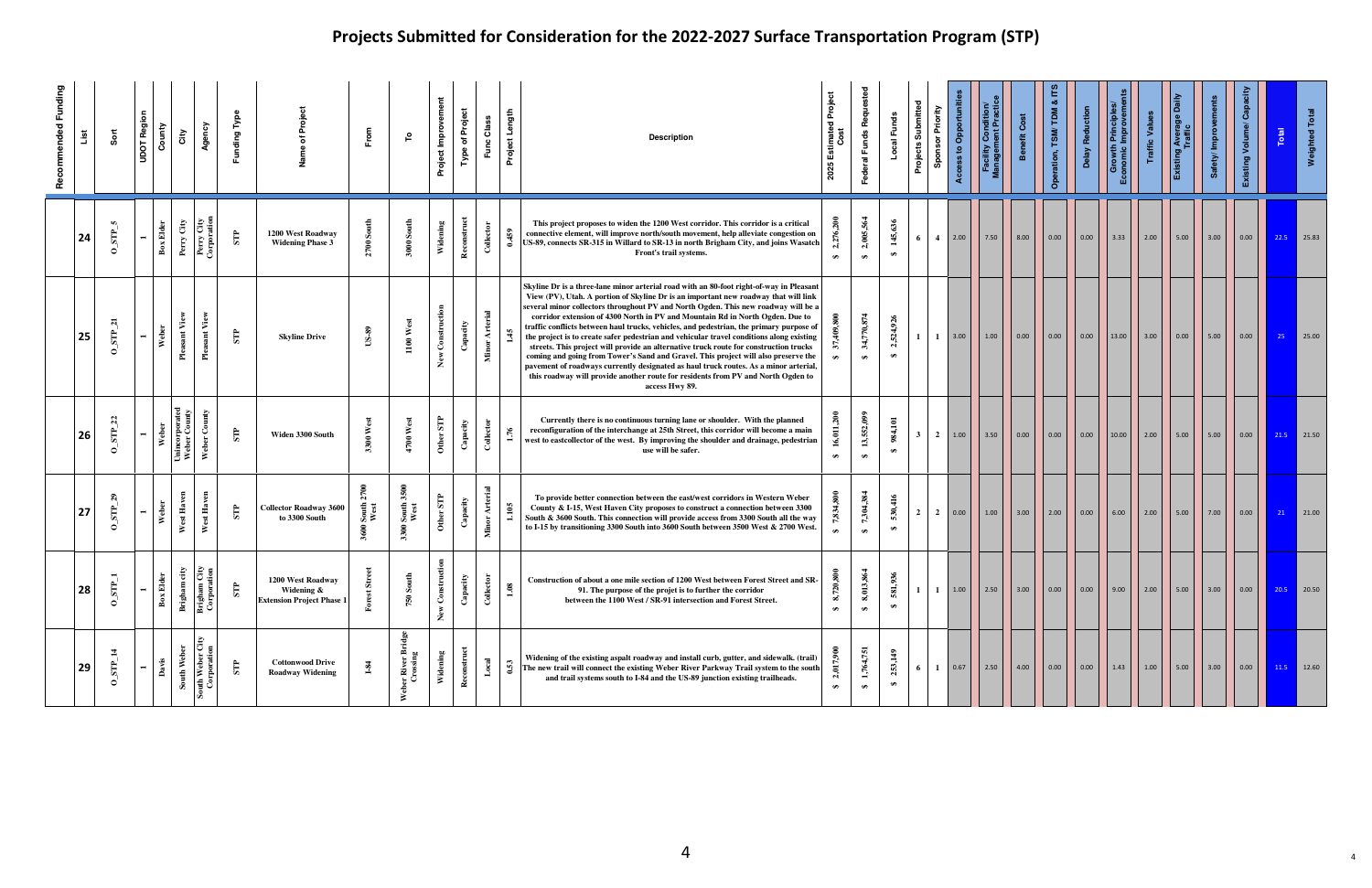| ded Fundin |                            |              | UDOT Req                 | čiγ                  | ರಾ            |                              |                                               | Fron                     | ۴   | Impro<br>ಕ<br>Proje | Proje<br>$\overline{\mathbf{o}}$<br>Type |              | Proje | <b>Description</b><br>The following recommended projects (30 & 31) were submitted as TAP projects so their data does not align with the STP data but, the projects were identified as priority "Safe Routes to School" projects eligible for STP fun                                                                                                                                                                                                                                                                                                                                                                         | 2025         |                           |        | Priority<br>Spon                               |      |              |                      | 은            |                      |                                     |              |                      |               |  |              |
|------------|----------------------------|--------------|--------------------------|----------------------|---------------|------------------------------|-----------------------------------------------|--------------------------|-----|---------------------|------------------------------------------|--------------|-------|------------------------------------------------------------------------------------------------------------------------------------------------------------------------------------------------------------------------------------------------------------------------------------------------------------------------------------------------------------------------------------------------------------------------------------------------------------------------------------------------------------------------------------------------------------------------------------------------------------------------------|--------------|---------------------------|--------|------------------------------------------------|------|--------------|----------------------|--------------|----------------------|-------------------------------------|--------------|----------------------|---------------|--|--------------|
|            | 30 <sub>1</sub>            |              |                          | Layto                | $\frac{1}{2}$ | $\frac{1}{2}$                | <b>Gentile Street SRTS</b><br><b>Project</b>  | 3475                     | 200 |                     |                                          |              |       | There was a recent change to the school boundary lines and the mid-block crosswalk,<br>crossing guard, and reduced speed zone signs that were located at 3475 W and Gentile<br>were relocated to serve the new elementary school. This path is indicated as a SRTS<br>for Legacy Jr. High and the removal of the crosswalk eliminates a path for the<br>elementary and Jr. high students. Students continue to cross Gentile to access the<br>sidewalk on the north side; currently the path on the south side of Gentile is uneven<br>and there are obstructions on the path that force the students to walk on the street. |              | 162,<br>$\leftrightarrow$ | 12,250 | $\begin{array}{c} \hline \hline 2 \end{array}$ | 0.00 | $\big  0.00$ | $\vert$ 0.00 $\vert$ | $\vert$ 0.00 | $\vert$ 0.00 $\vert$ | $\big  0.00$                        | $\vert$ 0.00 | $\vert$ 0.00 $\vert$ |               |  | $\vert$ 0.00 |
|            |                            | $\mathbf{R}$ | $\overline{\phantom{0}}$ | Roy<br>$\frac{1}{2}$ | Roy City      | $\left  \frac{1}{2} \right $ | 4000 South Pedestrian<br><b>Rail Crossing</b> |                          |     |                     |                                          |              |       | The 4000 South Pedestrian Rail Crossing project will include the construction of an at-<br>grade pedestrian rail crossing and the necessary curb, gutter, and sidewalk to connect<br>the sidewalk to the east and west of the trail.                                                                                                                                                                                                                                                                                                                                                                                         | $\mathbf{a}$ | $\frac{1}{4}$             | 29.9   |                                                | 0.00 | $\vert$ 0.00 | $\vert$ 0.00 $\vert$ | $\vert$ 0.00 | $\vert$ 0.00         | $\big  0.00$                        | $\vert$ 0.00 | $\vert$ 0.00         | $\big  0.00$  |  | $\vert$ 0.00 |
|            | <b>Recommended Funding</b> |              |                          |                      |               | \$15,320,301                 |                                               | <b>Available Funding</b> |     |                     |                                          | \$14,570,301 |       | <b>Amount Requested</b>                                                                                                                                                                                                                                                                                                                                                                                                                                                                                                                                                                                                      |              | \$131,018,391             |        |                                                |      |              |                      |              |                      | <b>Total Project Estimated Cost</b> |              |                      | \$174,022,212 |  |              |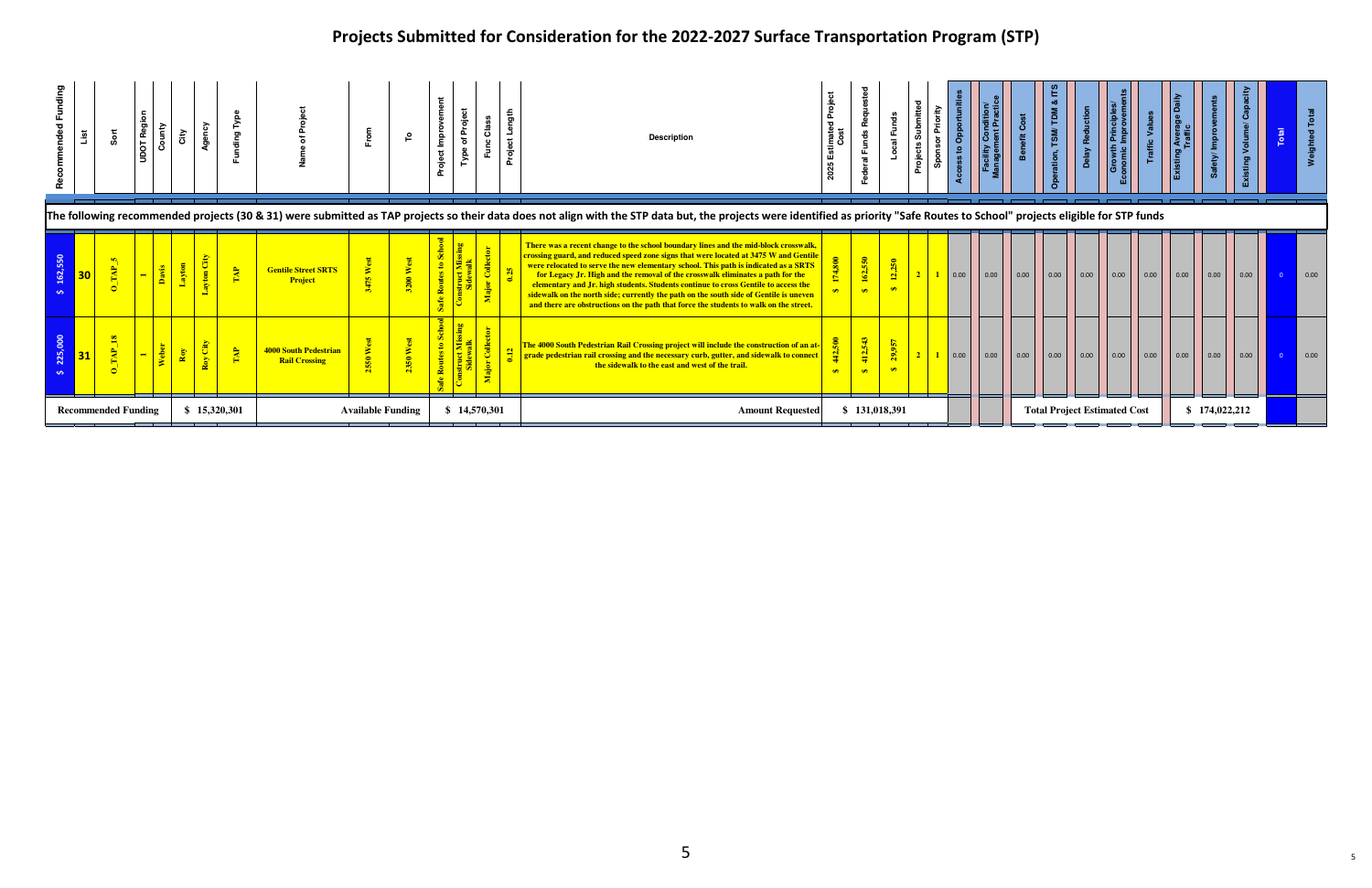# Projects Submitted for Consideration for the 2022-2027 Congestion Mitigation/ Air Quality (CMAQ) Program

| Recommended<br>Funding | Rank<br>σ               | <b>Project Name</b>                                     | <b>Sponsor</b>       | <b>Project Type</b>        | <b>Short Description</b>                                                                                                   | <b>Other Benefits</b>                                             | Project Life    | Reduced<br>Daily VHT | Reduced Daily<br>Emissions (kg) | Benefit/Cost:<br>(kg/\$1,000) | <b>Grand Total</b><br>Project Cost | Requested<br>CMAQ\$        |
|------------------------|-------------------------|---------------------------------------------------------|----------------------|----------------------------|----------------------------------------------------------------------------------------------------------------------------|-------------------------------------------------------------------|-----------------|----------------------|---------------------------------|-------------------------------|------------------------------------|----------------------------|
|                        |                         | <b>Ogden-Layton Area</b>                                |                      |                            |                                                                                                                            |                                                                   |                 |                      |                                 |                               |                                    |                            |
| 1,581,929<br>$\bullet$ | $\overline{\mathbf{1}}$ | <b>Brigham City Park</b><br>and Ride Lot                | <b>UTA</b>           | Transit                    | The project will construct a 90-stall park and ride to<br>connect with UTA bus service and support<br>ridesharing to Logan | Future transit interface<br>Secure parking location               | 20              | 35.2                 | 1.7                             | 7.9                           | $\frac{1}{2}$                      | $1,696,802$ \$ 1,581,929   |
| 845,000<br>$\bullet$   | $\overline{2}$          | 200 North 1-15<br>Interchange Left<br><b>Turn Lanes</b> | UDOT - Region<br>One | Intersection               | The project will provide both eastbound and<br>westbound dual left turns at the I-15 Interchange at<br>200 North           | Safety - alleviates excessive queues                              | 20              | 28.1                 | 0.5                             | 4.0                           | $\sqrt[6]{2}$<br>$906,118$ \$      | 845,000                    |
|                        | 3                       | <b>Midland Drive</b><br>Dual Left Turn<br>Lanes         | UDOT - Region<br>One | Intersection               | This project will construct dual left turn lanes from<br>Eastbound Midland to Northbound SR-126 (1900<br>West)             | Safety - reduced queues<br>Includes \$1M additional sponsor match | 20              | 94.8                 | 1.6                             | 3.3                           | $\frac{1}{2}$<br>3,500,000         | $\frac{1}{2}$ \$ 2,500,000 |
|                        | 4                       | Legacy 500 South UDOT - Region<br><b>Ramp Meters</b>    | One                  | <b>ATMS</b>                | The project will install ramp meters to both the<br>northbound and southbound ramps at 500 South<br>and Legacy Highway     | Safety - even freeway flow<br>Preserves operational integrity     | 10 <sup>1</sup> | 74.5                 | 0.5                             | 1.5                           | $\frac{1}{2}$                      | $1,286,795$ \$ $1,200,000$ |
| Recommended            |                         | \$2,426,929                                             |                      | <b>Amount</b><br>Available | \$2,538,986                                                                                                                | <b>Total Project Cost</b>                                         |                 | \$7,389,715          |                                 |                               | Amount Requested \$                | 6,126,929                  |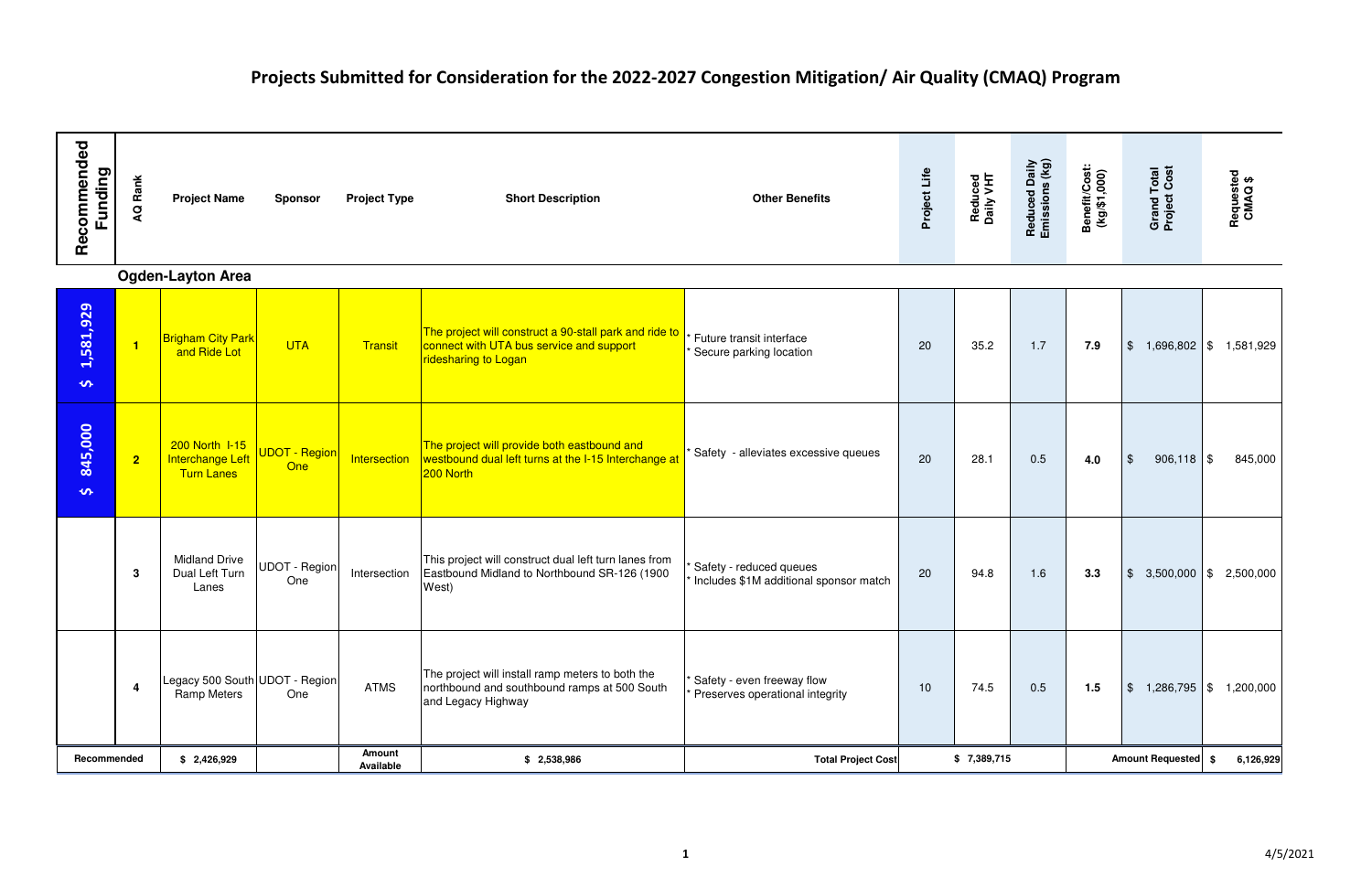|                |                                                                       |                                                  |              |                               |                                                          | Cells Highlighted in this Color pertain to Studies/ Planning Type Projects           |                                                      |                                                                                                 |                             |                                                                                        | Cells highlighted in this Color pertain to Safe Routes to School Type Projects                                                                                                                                                                                                                                                                             |                               |                               |                         |                           |                              |            |  |                                                                                               | Cells highlighted in this Color pertain to Capital Improvement/ Construction Type Projects                                                 |          |         |                 |             |           |            |     |  |      |
|----------------|-----------------------------------------------------------------------|--------------------------------------------------|--------------|-------------------------------|----------------------------------------------------------|--------------------------------------------------------------------------------------|------------------------------------------------------|-------------------------------------------------------------------------------------------------|-----------------------------|----------------------------------------------------------------------------------------|------------------------------------------------------------------------------------------------------------------------------------------------------------------------------------------------------------------------------------------------------------------------------------------------------------------------------------------------------------|-------------------------------|-------------------------------|-------------------------|---------------------------|------------------------------|------------|--|-----------------------------------------------------------------------------------------------|--------------------------------------------------------------------------------------------------------------------------------------------|----------|---------|-----------------|-------------|-----------|------------|-----|--|------|
| Line Numbe     | ි<br>Amount<br>Recommende                                             |                                                  | 8            | City                          |                                                          |                                                                                      |                                                      |                                                                                                 |                             | ect Obje                                                                               | <b>Description</b>                                                                                                                                                                                                                                                                                                                                         | <b>Tot Cost</b>               | 흕<br>Fed                      |                         | nal Priority<br>Fills Gap | Provides Acc<br>Wasatch Choi | Add Safety |  | Sponsors Match<br>Imovative<br>Com Support<br>Diverse Users<br>Cost Per User<br>Cost Per Mile | Capital Sco                                                                                                                                | Regional | $w$ /Pi | S <sub>50</sub> | ox to:<br>壶 | m of Stud | <b>Pro</b> | Deg |  |      |
|                |                                                                       |                                                  |              |                               |                                                          | <b>OGDEN/ LAYTON URBANIZED AREA</b>                                                  |                                                      |                                                                                                 |                             |                                                                                        |                                                                                                                                                                                                                                                                                                                                                            |                               |                               |                         |                           |                              |            |  |                                                                                               |                                                                                                                                            |          |         |                 |             |           |            |     |  |      |
|                |                                                                       | $\mathbf{\infty}$<br>TAP <sub>-</sub><br>$\circ$ | Davis        | Roy<br>Sunset,<br>Clearfield, | Military Installation<br>Development Authority<br>(MIDA) | 3-Gate Trail                                                                         | Clearfield<br>North in<br>650                        | 5850 South in Roy                                                                               | Planning/Study              | Ped - Plan/ Study<br>Bike/                                                             | MIDA is requesting 400,00 WFRC to complete a design and planning phase<br>for a commuter trail that will be integrated into the interchange, gate, and<br>surrounding road infrastructure outside of, but adjacent to HAFB. This trail<br>will connect 3 gates on the western side of HAFB directly into an active<br>transportation path.                 | 8,875,<br>$\hat{\mathbf{v}}$  | 400,000<br>$\hat{\mathbf{v}}$ |                         |                           |                              |            |  |                                                                                               | $10 10 15 5 9 15 5 5 5 8 4 91  10 15 25 20 0 15 85  10 10 3 0 0 8 12 15 5 1 4 68 85$                                                       |          |         |                 |             |           |            |     |  |      |
| $\overline{2}$ |                                                                       | $\circ$<br>$-TAP$<br>$\Omega$                    | Davis        | Layton                        | Layton City                                              | Project<br>Drive SRTS<br>$\delta$<br>Rainb                                           | 훈                                                    |                                                                                                 | School<br>Routes to<br>Safe | School<br>$\mathsf{C}$<br>Route<br>Safe                                                | This project includes the construction of 850 ft of sidewalk on Rainbow Dr<br>and includes curb, gutter, the relocation of irrigation structures to<br>$\frac{11}{6}$ accommodate the new sidewalk, and the widening of a portion of the road.<br>The proposed improvements would provide a continuous and safe path for<br>both students and pedestrians. | 194,000<br>$\mathbf{v}$       | 180,500<br>$\bullet$          | $\sim$ 11               |                           |                              |            |  |                                                                                               | 0 10 15 5 9 1 0 5 5 0 1 0 1 6 1 0 8 12 20 0 1 41 0 10 5 10 0 8 1 5 2 1 77 77                                                               |          |         |                 |             |           |            |     |  |      |
|                |                                                                       | $\overline{a}$<br>TAP                            | Weber        | Roy City                      | ration<br>Corpo<br>City<br>Roy                           | Gutter,<br>Ik<br>6000 South Curb, Good                                               | 3100 West                                            | 900 West                                                                                        | Routes to School<br>Safe    | Route To School<br>Safe                                                                | The 6000 South Curb, Gutter, and Sidewalk project will include the<br>construction of curb, gutter, and sidewalk along 6000 South between 3100<br>West and 1900 West. The proposed project will fill in the gaps where the<br>curb, gutter, and sidewalk are missing.                                                                                      | 1,025,000<br>$\mathbf{v}$     | 205,665<br>$\hat{\mathbf{v}}$ |                         |                           |                              |            |  |                                                                                               | 5 10 4 5 9 15 0 2 5 10 5 70 5 15 12 10 0 15 57 10 7 3 0 10 6 12 15 3 2 5 73 73                                                             |          |         |                 |             |           |            |     |  |      |
| 3              | ဖ<br>$\infty$<br>$\blacktriangledown$<br>241<br>$\boldsymbol{\theta}$ |                                                  | <b>Davis</b> | South Weber                   | City<br>$\blacktriangle$<br>South Webe                   | y<br>hase<br>Weber River Parkwa<br>Trailhead Connection P<br>$\mathbf{\overline{d}}$ | ਦੂ ਹ<br>Fisherman's Trailhea<br>(Weber River and I-8 | River<br>(Weber<br>S-89)<br>us-89 Crossing (۷<br>۱) Sarizoso O8-2U                              | $\pm$<br>Capital Improvemer | <mark>│ ම</mark><br>or Off-road<br>Facilities<br>On-road                               | The project will improve the surface and alignment of the trail for a more<br>safe path. One of the hurdles with completing this section of trail has been<br>a US-89 crossing. This is now being completed with the current U.S. 89;<br>Farmington to I-84 project.                                                                                       | 383,700<br>$\hat{\mathbf{v}}$ | 241,186<br>$\bm{\omega}$      | $\overline{\mathbf{r}}$ |                           |                              |            |  |                                                                                               | 15   10   4   5   9   10   0   5   5   8   2   73   15   15   25   20   0   10   85   10   3   1   0   0   8   9   5   5   1   2   44   73 |          |         |                 |             |           |            |     |  |      |
| 5              |                                                                       | $TAP_12$<br>$\circ$                              | Davis        | South Web                     | ΰ<br>Corporatio<br>South Weber                           | 웁<br>tion<br>Park<br>r River Pa<br>Connect<br>Weber<br>railhead                      | and<br>$-84$<br>$\mathbf{\dot{o}}$<br>side<br>Vorth  | West<br>sing<br>and<br>Č<br>of I-84<br>r River<br>Weber<br>side<br>North<br>$\overline{\sigma}$ | Capital Improvement         | Trail<br>beo.<br>d or Off-ro<br>Facilities<br>0.625<br>$\overline{\sigma}$<br>$On-roa$ | The project will improve the surface and alignment of the trail for a more<br>safe path.                                                                                                                                                                                                                                                                   | 438,300<br>$\hat{\mathbf{v}}$ | 292,090<br>$\bm{\omega}$      |                         |                           |                              |            |  |                                                                                               | 15   10   4   5   9   5   0   5   8   8   3   69   15   15   25   20   0   5   80   0   3   0   0   8   9   5   5   1   3   34             |          |         |                 |             |           |            |     |  | - 69 |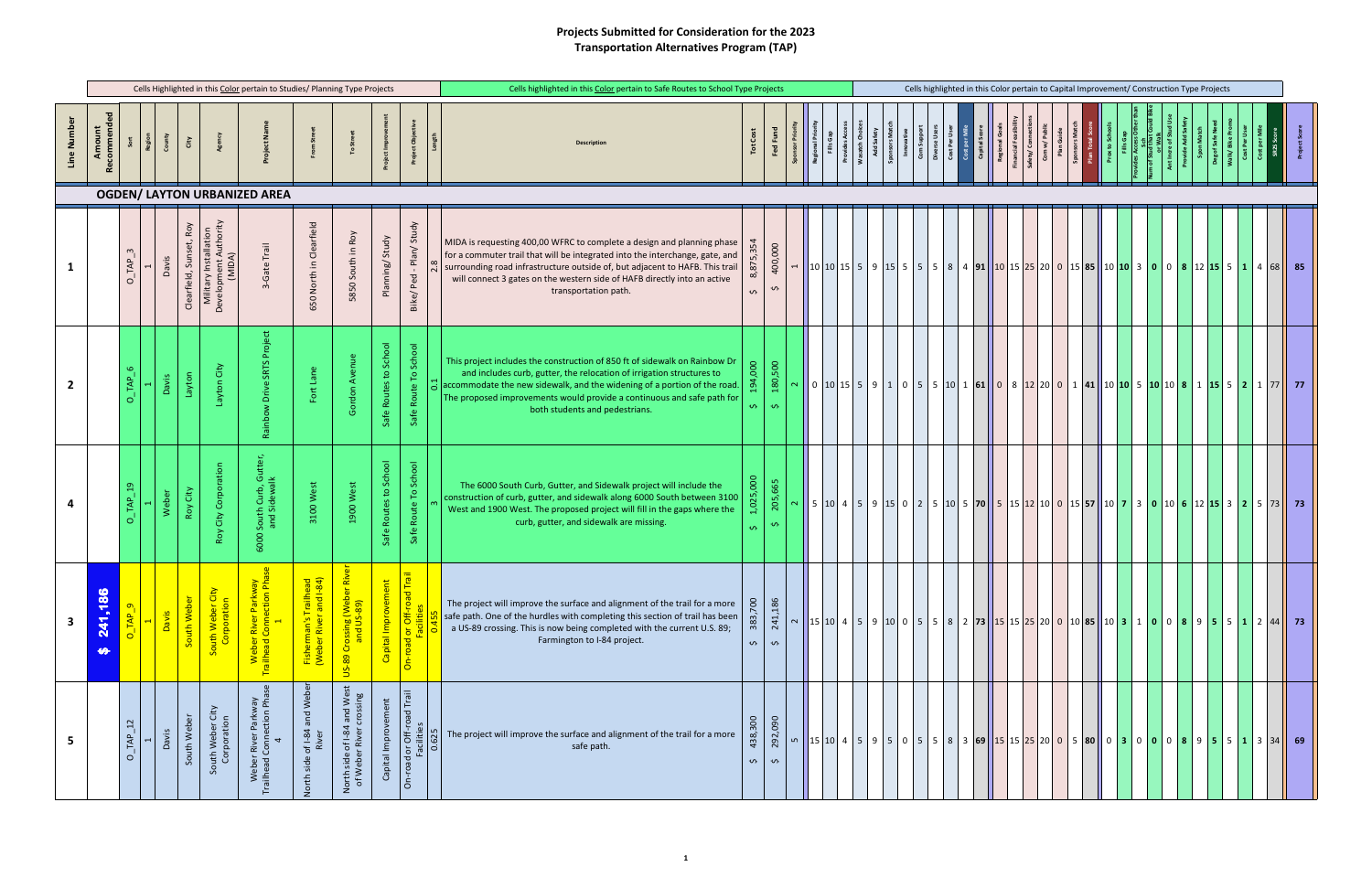|             |                                        |                                   |              |             |                                    | Cells Highlighted in this Color pertain to Studies/ Planning Type Projects |                                                                                                |                                                                           |                         |                                                                                                             | Cells highlighted in this Color pertain to Safe Routes to School Type Projects                                                                                                                                                                                                                                                                                                                                                                                                                                                                                                                                                                                            |                                         |                                   |                   |                               |                              |  | Cells highlighted in this Color pertain to Capital Improvement/ Construction Type Projects                                          |  |          |             |           |      |            |                       |                                  |     |  |  |
|-------------|----------------------------------------|-----------------------------------|--------------|-------------|------------------------------------|----------------------------------------------------------------------------|------------------------------------------------------------------------------------------------|---------------------------------------------------------------------------|-------------------------|-------------------------------------------------------------------------------------------------------------|---------------------------------------------------------------------------------------------------------------------------------------------------------------------------------------------------------------------------------------------------------------------------------------------------------------------------------------------------------------------------------------------------------------------------------------------------------------------------------------------------------------------------------------------------------------------------------------------------------------------------------------------------------------------------|-----------------------------------------|-----------------------------------|-------------------|-------------------------------|------------------------------|--|-------------------------------------------------------------------------------------------------------------------------------------|--|----------|-------------|-----------|------|------------|-----------------------|----------------------------------|-----|--|--|
| Line Number | Amount<br>Recommende                   | Region                            | පි           | Ĝty         |                                    | Project                                                                    |                                                                                                |                                                                           |                         | Project Obje                                                                                                | <b>Description</b>                                                                                                                                                                                                                                                                                                                                                                                                                                                                                                                                                                                                                                                        | <b>Tot Cost</b>                         | Fed Fur                           |                   | Regional Priorit<br>Fills Gap | Provides Acc<br>Wasatch Choi |  | Add Safety<br>Sponsors Match<br>Imovative<br>Com Support<br>Diverse Users<br>Cost Per User<br>Cost Per User                         |  | Regional | Safety/ Cor | Com w/ Pu | Spor | Prox to So | sch<br>um of Stud tha | <b>Antinc</b><br>P <sub>ro</sub> | Deg |  |  |
| 13          | 650<br>35<br>$\blacktriangledown$<br>₩ | TAP<br>oʻ                         | Davis        | Clearfield  | Community Servic                   | Trail<br>Clearfield Canal                                                  | 200 S Clearfield                                                                               | 300 N Clearfield                                                          | Capital Improvement     | related                                                                                                     | This project will complete a section of the Clearfield Canal Trail. Creating a<br>3 mile trail that is the only pedestrian trail that connects the neighborhoods<br>of Layton, Clearfield, and Sunset to the schools, business, and city offices in<br>Clearfield City.                                                                                                                                                                                                                                                                                                                                                                                                   | 145,500<br>$\mathbf{\hat{S}}$           | 135,650<br>$\hat{\mathbf{v}}$     | $\overline{a}$    |                               |                              |  | $5 10 15 5 9 1 0 5 5 10 4 69  5 8 25 20 0 1 59  10 10 5 10 10 8 1 10 5 3 4 76  69$                                                  |  |          |             |           |      |            |                       |                                  |     |  |  |
|             |                                        | $TAP_1$ 0<br>$\circ$              | Davis        | South Weber | City<br>South Weber<br>Corporation | Ĕ<br>r River Parkw<br>  Connection  <br>$\sim$<br>Weber<br>Trailhead C     | $\ddot{\tilde{R}}$<br>Crossing (Weber I<br>and US-89)<br>US-89                                 | yon Trailhead<br>· and Cornia Dr)<br>Canyon<br>River<br>Weber<br>(Weber F | Capital Improvement     | Trail<br>$\overline{\mathbf{C}}$<br>Eou<br>or Off-ru<br>Facilities<br>0.6<br>$\overline{\sigma}$<br>On-road | The project will improve the surface and alignment of the trail for a more<br>safe path. One of the hurdles with completing this section of trail has been<br>a US-89 crossing. This is now being completed with the current U.S. 89;<br>Farmington to I-84 project.                                                                                                                                                                                                                                                                                                                                                                                                      | S.<br>444,1<br>$\hat{\mathbf{v}}$       | 297,497<br>$\hat{\mathbf{v}}$     | $\sim$            |                               |                              |  | 15   10   4   5   9   5   0   5   5   6   3   67   15   15   25   20   0   5   80   3   3   0   0   8   9   5   5   1   3   37   67 |  |          |             |           |      |            |                       |                                  |     |  |  |
|             |                                        | $TAP_111$<br>$\circ$              | Davis        | South Weber | City<br>South Weber<br>Corporation | Weber River Parkway<br>Trailhead Connection Ph                             | 5 <sup>th</sup><br>Fdevelopment just<br>Cottonwood Drive<br>$\frac{5}{2}$ $\frac{6}{5}$<br>End | River<br>ng (Weber<br>US-89)<br>US-89 Crossing<br>and                     | Capital Improvement     | Trail<br>d or Off-road T<br>Facilities<br>0.417<br>$\sigma$<br>On-roa                                       | The project will improve the surface and alignment of the trail for a more<br>safe path.                                                                                                                                                                                                                                                                                                                                                                                                                                                                                                                                                                                  | 457,000<br>$\hat{\mathbf{v}}$           | 309,524<br>$\hat{\mathbf{v}}$     | $\overline{a}$    |                               |                              |  | 15   10   4   5   9   5   0   5   5   6   2   66   15   15   25   20   0   5   80   0   3   0   0   8   9   5   5   1   2   33   66 |  |          |             |           |      |            |                       |                                  |     |  |  |
| 8           |                                        | $\omega$<br>TAP<br>$\sigma$       | Davis        | South Weber | City<br>$\delta$<br>South Webe     | Vewyle<br>ction Ph.<br>Weber River F<br>Trailhead Connec<br>S              | $\sim$<br>se<br>End of pha                                                                     | $\overline{4}$<br>္တစ္ထ<br>End of pha                                     | wement<br>Capital Impro | Trail<br>peo<br>S<br>1.193<br>l or Off-<br>Facilitie<br>On-road                                             | The project will improve the surface and alignment of the trail for a more<br>safe path.                                                                                                                                                                                                                                                                                                                                                                                                                                                                                                                                                                                  | $\overline{5}$<br>829,7<br>$\mathbf{v}$ | 92<br>656,9<br>$\hat{\mathbf{v}}$ | $\mathbf{\sigma}$ |                               |                              |  | 15   10   4   5   9   3   0   5   5   6   2   64   15   15   25   20   0   3   78   0   3   0   0   8   3   5   5   1   2   27   64 |  |          |             |           |      |            |                       |                                  |     |  |  |
| 9           |                                        | $\overline{ }$<br>TAP<br>$\circ'$ | <b>Davis</b> | Centerville | Centerville City                   | : - Parrish Ln to<br>Multi-Use Trail<br>1250 West<br>1275 North I          | Parrish Lane (SR105)                                                                           | 1275 North                                                                | Capital Improvement     | Trail<br>d or Off-road<br>Facilities<br>On-road                                                             | This trail is needed to complete the connection from the recently<br>constructed pedestrian bridge over I-15 and walkway along Parrish Lane<br>with the walkway over the Legacy Bridge and over to the Legacy Trail<br>system. The timing for this project is very good and there is much synergy<br>$\frac{\infty}{\infty}$ at this time for this project as a development is planned for the NW corner<br>of 1250 West and Parrish Lane. The developer will be required to construct<br>the multi-use trail along his frontage on 1250 West in the next year or two.<br>This project will complete the City's trail system through their business /<br>commercial area. | 714,100<br>$\hat{\mathbf{v}}$           | 665,755<br>$\hat{\mathbf{v}}$     | $\sim$ $\mid$     |                               |                              |  | $5 10 15 5 5 1 0 5 5 6 2 63 5 8 25 20 10 1 69 5 10 3 0 0 8 1 1010 1 2 50 63$                                                        |  |          |             |           |      |            |                       |                                  |     |  |  |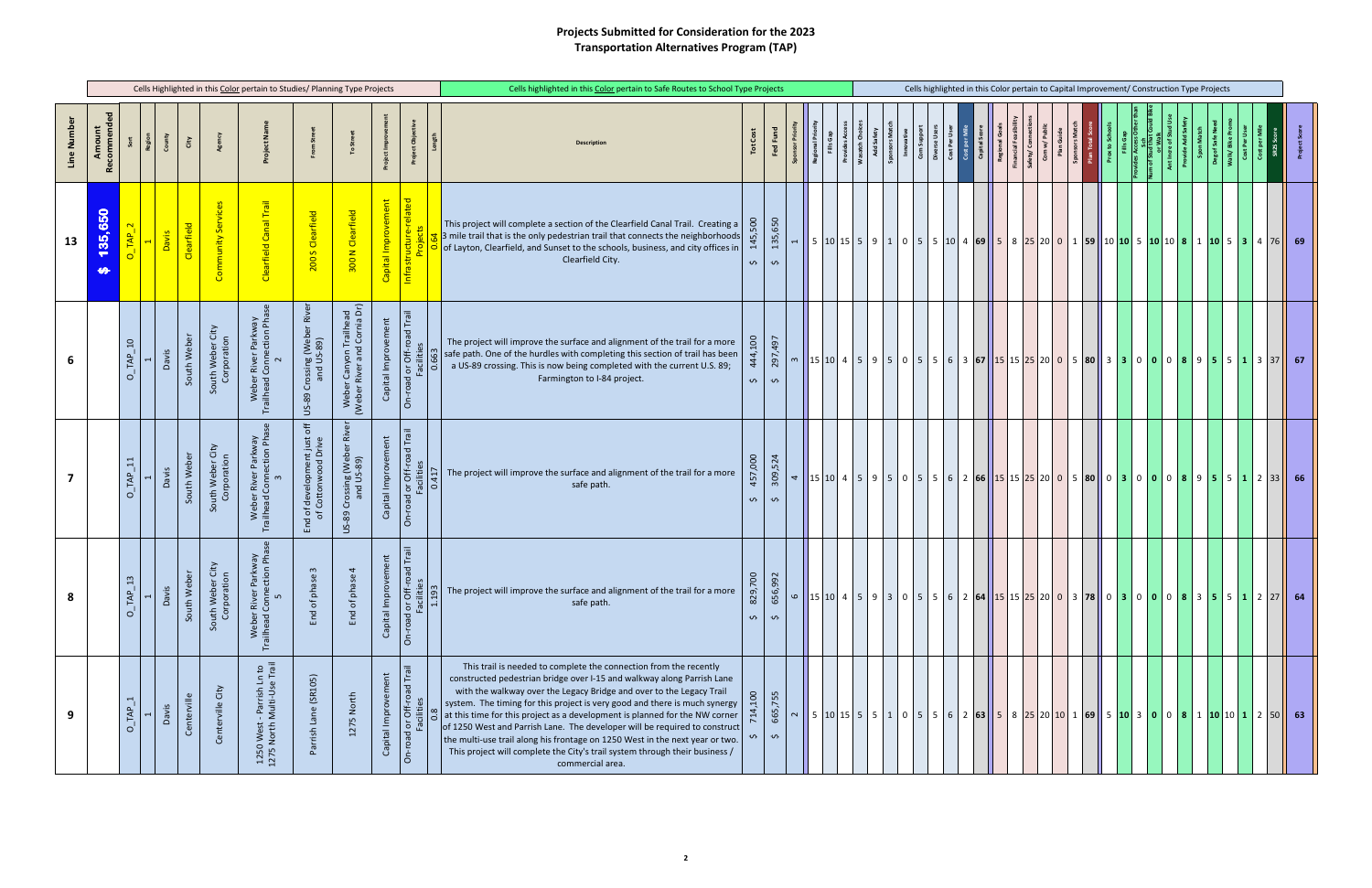|            |                    |                              |        |                           |                            | Cells Highlighted in this Color pertain to Studies/ Planning Type Projects |                                  |                                                                                                                |                                                 |                                                               |                       | Cells highlighted in this Color pertain to Safe Routes to School Type Projects                                                                                                                                                                                                                                                                                                                                                                                                                                                                                                                                                  |                               |                                                   |               |                           |                              | Cells highlighted in this Color pertain to Capital Improvement/ Construction Type Projects                 |  |              |                                             |           |            |            |                       |        |     |  |                                                                                                                                                    |
|------------|--------------------|------------------------------|--------|---------------------------|----------------------------|----------------------------------------------------------------------------|----------------------------------|----------------------------------------------------------------------------------------------------------------|-------------------------------------------------|---------------------------------------------------------------|-----------------------|---------------------------------------------------------------------------------------------------------------------------------------------------------------------------------------------------------------------------------------------------------------------------------------------------------------------------------------------------------------------------------------------------------------------------------------------------------------------------------------------------------------------------------------------------------------------------------------------------------------------------------|-------------------------------|---------------------------------------------------|---------------|---------------------------|------------------------------|------------------------------------------------------------------------------------------------------------|--|--------------|---------------------------------------------|-----------|------------|------------|-----------------------|--------|-----|--|----------------------------------------------------------------------------------------------------------------------------------------------------|
| Line Numbe | ි<br>Amount<br>Rec |                              | Regior | City                      |                            | Project Na                                                                 | ੰਕ                               |                                                                                                                | ಕ್ಷ                                             | Project Objec                                                 |                       | <b>Description</b>                                                                                                                                                                                                                                                                                                                                                                                                                                                                                                                                                                                                              | <b>Tot Cost</b>               | Fed                                               |               | tional Prior<br>Fills Gap | Provides Acc<br>Wasatch Choi | Add Safety<br>Sponsors Match<br>Imovative<br>Com Support<br>Diverse User<br>Cost Per User<br>Cost Per User |  | Capital Scor | Regional G<br>Financial Fea<br>Safety/ Conn | Com w/ Pu | Sponsors M | Prox to Sc | Sch<br>Im of Stud tha | Antino | Deg |  |                                                                                                                                                    |
| 10         |                    | TAP <sub>.</sub><br>$\Omega$ | Davis  | Layton                    | Layton City                | Project<br>Street SRTS<br>Gentile                                          | 3475 West                        | $\tilde{\mathbf{z}}$<br><b>200</b>                                                                             | School<br>Safe Routes to                        | School<br>Safe                                                | Route To<br>$\circ$   | There was a recent change to the school boundary lines and the mid-block<br>crosswalk, crossing guard, and reduced speed zone signs that were located<br>at 3475 W and Gentile were relocated to serve the new elementary school.<br>This path is indicated as a SRTS for Legacy Jr. High and the removal of the<br>crosswalk eliminates a path for the elementary and Jr. high students.<br>Students continue to cross Gentile to access the sidewalk on the north side;<br>currently the path on the south side of Gentile is uneven and there are<br>obstructions on the path that force the students to walk on the street. | 800<br>$\mathbf{v}$           | 162,550<br>$\sim$                                 |               |                           |                              |                                                                                                            |  |              |                                             |           |            |            |                       |        |     |  | 0 10 4 5 9 1 0 5 5 10 2 47 0 8 12 20 0 1 41 10 3 1 0 0 4 1 5 5 2 3 63 63                                                                           |
| 11         |                    | 14<br>TAP_<br>$\circ$        | Davis  | City<br>Bountiful<br>West | Gity<br>Bountiful<br>West  | 1100 West Sidewalk and<br>Bicycle Lane Project                             | 200 N / 1100 W                   | N/1100W<br>400                                                                                                 | Capital Improvement                             | Froad Trail<br>or Off-ro<br>Facilities<br>On-road             | 15<br>$\circ$         | Completes alt. transportation route to the Woods Cross Frontrunner<br>Station. The city and the refinery have already invested significantly by<br>installing approximately 0.5 miles of new sidewalk and asphalt, and this<br>project completes the final 0.15 miles of infrastructure.                                                                                                                                                                                                                                                                                                                                        | 547,300<br>$\mathbf{v}$       | 493,466<br>$\hat{\mathbf{v}}$                     |               |                           |                              |                                                                                                            |  |              |                                             |           |            |            |                       |        |     |  | $10 10 8 5 9 1 05 5 6 1 60 10 8 12 20 0 1 51 10 10 3 0 5 7 1 15 5 1 1 58 60$                                                                       |
| 12         |                    | TAP <sub>.</sub>             | Weber  | Roy City                  | Φ<br>Corpor<br>City<br>ð   | ு<br>uth Pedestria<br>Crossing<br><sub>So</sub><br>4000                    | 2550 West                        | wei<br>2350                                                                                                    | $\overline{\circ}$<br>to Scho<br>Routes<br>Safe | $\overline{8}$<br>Sch                                         | Route To<br>ö<br>Safe | The 4000 South Pedestrian Rail Crossing project will include the<br>construction of an at-grade pedestrian rail crossing and the necessary curb,<br>gutter, and sidewalk to connect the sidewalk to the east and west of the<br>trail.                                                                                                                                                                                                                                                                                                                                                                                          | 442,500<br>$\mathbf{v}$       | 412,543<br>တ                                      |               |                           |                              |                                                                                                            |  |              |                                             |           |            |            |                       |        |     |  |                                                                                                                                                    |
| 14         |                    | $TAP_1!$<br>$\circ$          | Weber  | Ogden                     | Corp<br>City<br>Ogden      | $\mathbf{e}$<br>shar<br>SUP<br>S<br>CHD-<br>Country Hills I<br>Use Path~   | nue<br>$\tilde{A}$<br>E/o Taylor | <b>Idabout</b><br>Rou<br>Drive<br>Skyline                                                                      | ement<br>Capital Improv                         | Trail<br>Ρe<br>l or Off-r<br>Facilities<br>$\sigma$<br>On-roa |                       | I am not sure of a location on Ogden that places motorists, cyclists and<br>pedestrians in as close a proximity as the subject segment of Country Hills<br>Drive. With parks, trailheads and existing bicycle facilities nearby, this is<br>$ \circ $ the final piece needed to connect Country Hills (west) to Skyline (east). The<br>need for a pedestrian corrider is shown on the 2050 RTP as well as City<br>Master Plans.                                                                                                                                                                                                 | 420,300<br>$\hat{\mathbf{v}}$ | $\mathbf{\sigma}$<br>391,84<br>$\hat{\mathbf{v}}$ |               |                           |                              |                                                                                                            |  |              |                                             |           |            |            |                       |        |     |  | $\circ$   15   10   1   5   9   1   0   2   5   8   1   57   15   8   25   10   10   1   69   0   0   0   0   0   8   1   15   3   1   1   29   57 |
| 15         |                    | $\infty$<br>TAP_<br>$\circ$  | Davis  | Lake<br>Salt<br>North     | Salt<br>North<br>৳<br>City | Separated<br>ு<br>Orchard Drive 9                                          | Eagleridge Drive                 | d Drive,<br>84054<br>곤<br>5<br>$\overline{\omega}$<br>᠊ᠲ<br>Lake<br>ŏ<br>South<br>h Salt I<br>3211 So<br>North | Capital Improvement                             | Trail<br>d or Off-road T<br>Facilities<br>ರ<br>$On-roa$       |                       | The City would like to increase the safety and comfort of the bike lanes on<br>Orchard Drive. This year, the City worked jointly with Bountiful and<br>Centerville cities to adopt an Active Transportation Plan, and Orchard Drive<br>was identified as needing a separated bike lane, based on best practices<br>and public input.                                                                                                                                                                                                                                                                                            | 323,500<br>$\bm{\omega}$      | 296,938<br>$\hat{\mathbf{v}}$                     | $\sim$ $\mid$ |                           |                              |                                                                                                            |  |              |                                             |           |            |            |                       |        |     |  | $10 0 8591152384551108010101012911013001511031447$ 55                                                                                              |